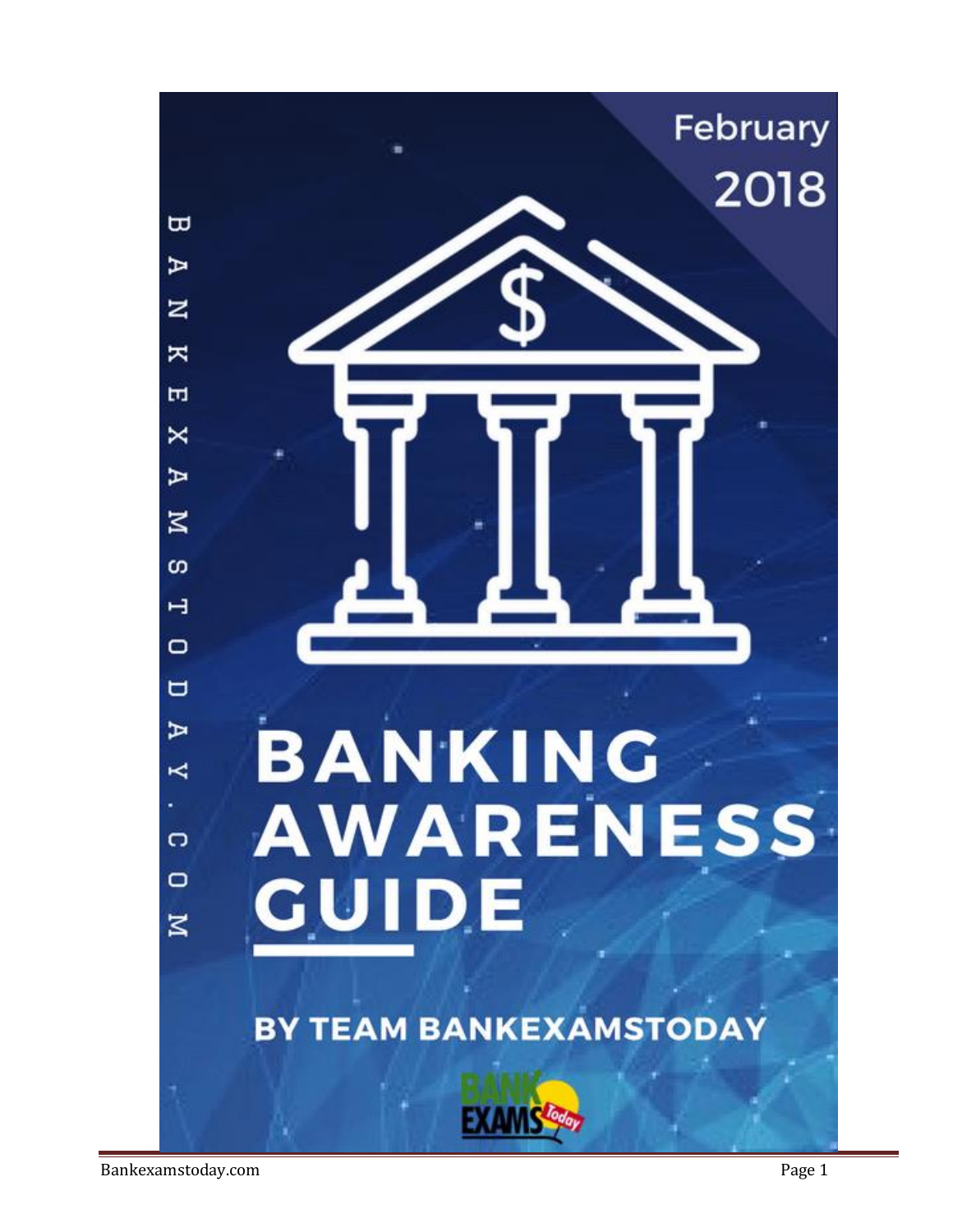# BANKING AWARENESS GUIDE– FEBRUARY 2018

Dear BET readers,

Here we are providing you, banking awareness digest for the month of February. It will be easy for you to prepare for upcoming bank exams and interviews.

## TABLE OF CONTENTS

# PART A

| Asian Development Bank (ADB) and the Government of India Sign \$84 Million Loan for Improvement and |
|-----------------------------------------------------------------------------------------------------|
|                                                                                                     |
|                                                                                                     |
|                                                                                                     |
|                                                                                                     |
|                                                                                                     |
|                                                                                                     |
|                                                                                                     |
|                                                                                                     |
|                                                                                                     |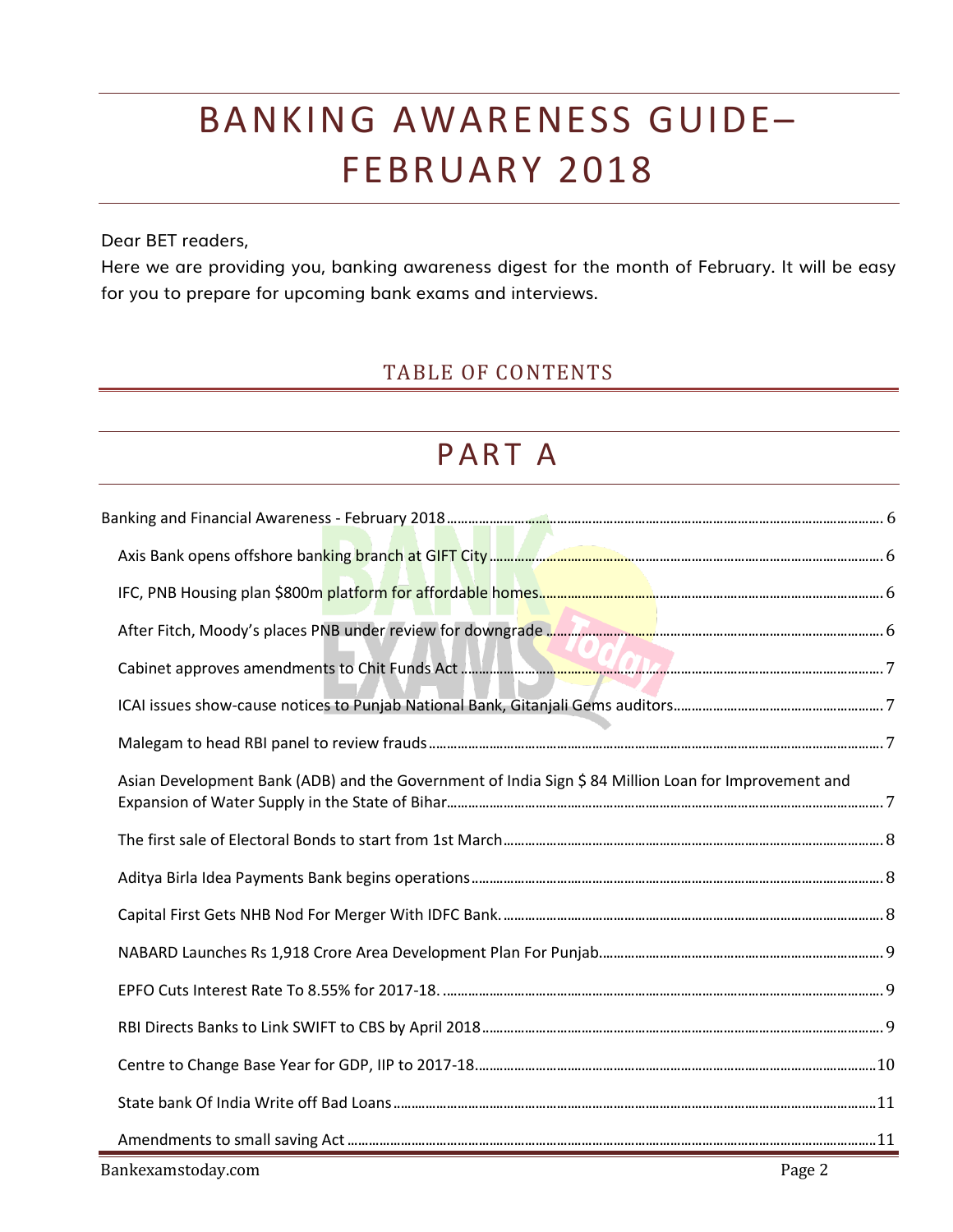# PART-B

| Banking and Financial current Affairs one liners: |
|---------------------------------------------------|
|---------------------------------------------------|

# PART-C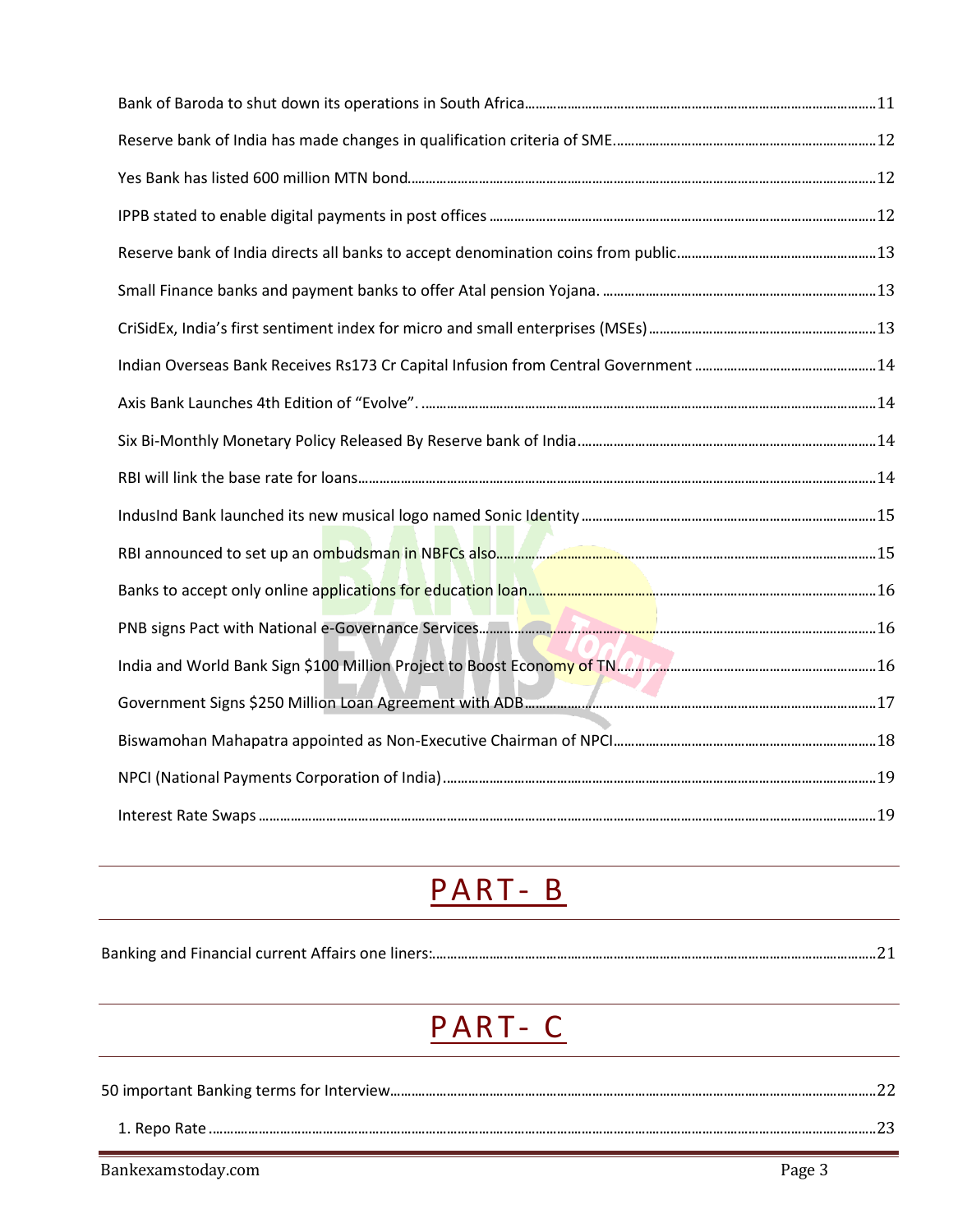| $9. \;Scheduled\;bank. \label{thm:1} \textit{24} \;$ |  |
|------------------------------------------------------|--|
|                                                      |  |
|                                                      |  |
|                                                      |  |
|                                                      |  |
|                                                      |  |
|                                                      |  |
|                                                      |  |
|                                                      |  |
|                                                      |  |
|                                                      |  |
|                                                      |  |
|                                                      |  |
|                                                      |  |
|                                                      |  |
|                                                      |  |
|                                                      |  |
|                                                      |  |
|                                                      |  |
|                                                      |  |
|                                                      |  |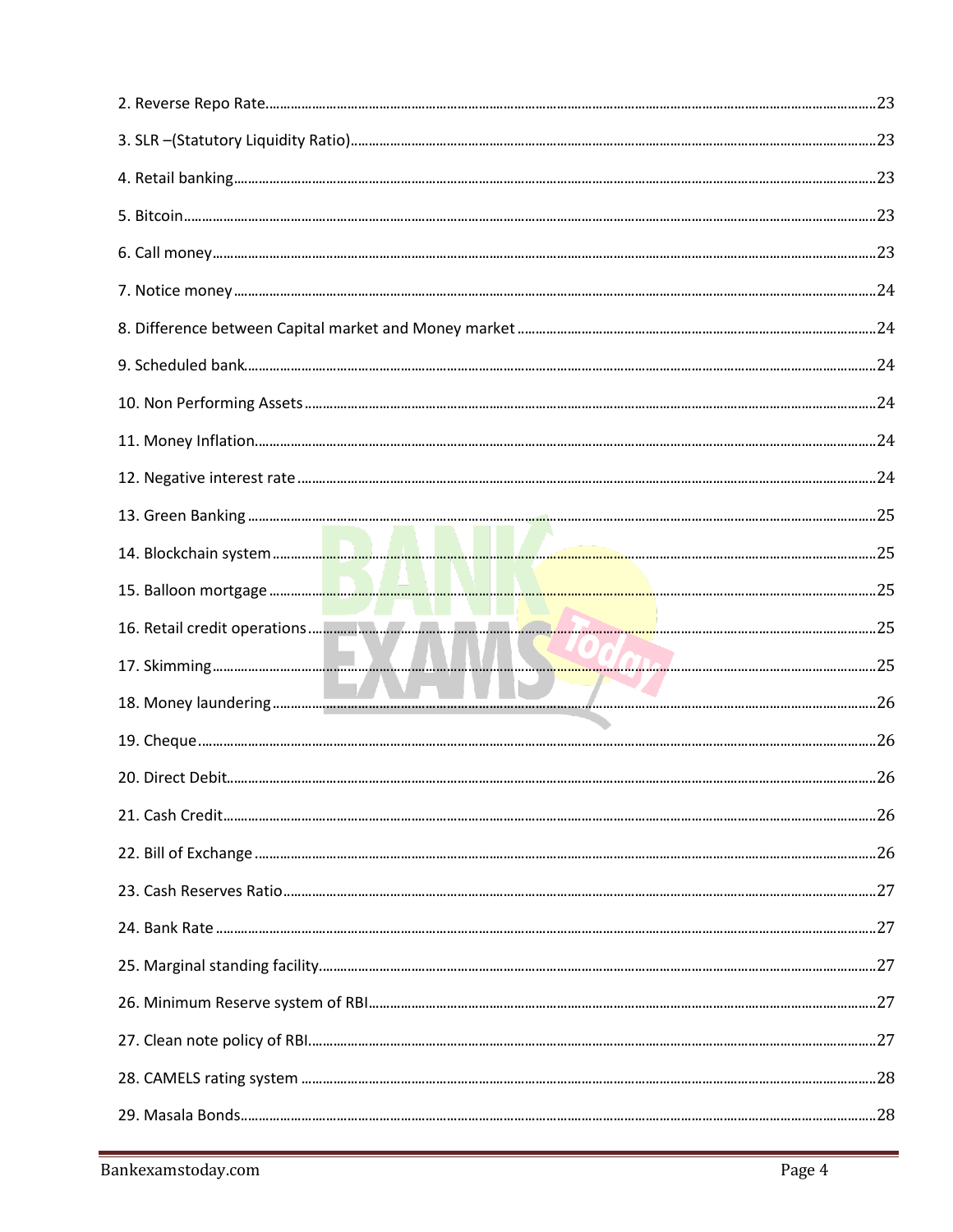| 46. Currency Chest 31 |  |
|-----------------------|--|
|                       |  |
|                       |  |
|                       |  |
|                       |  |

# $PART - A$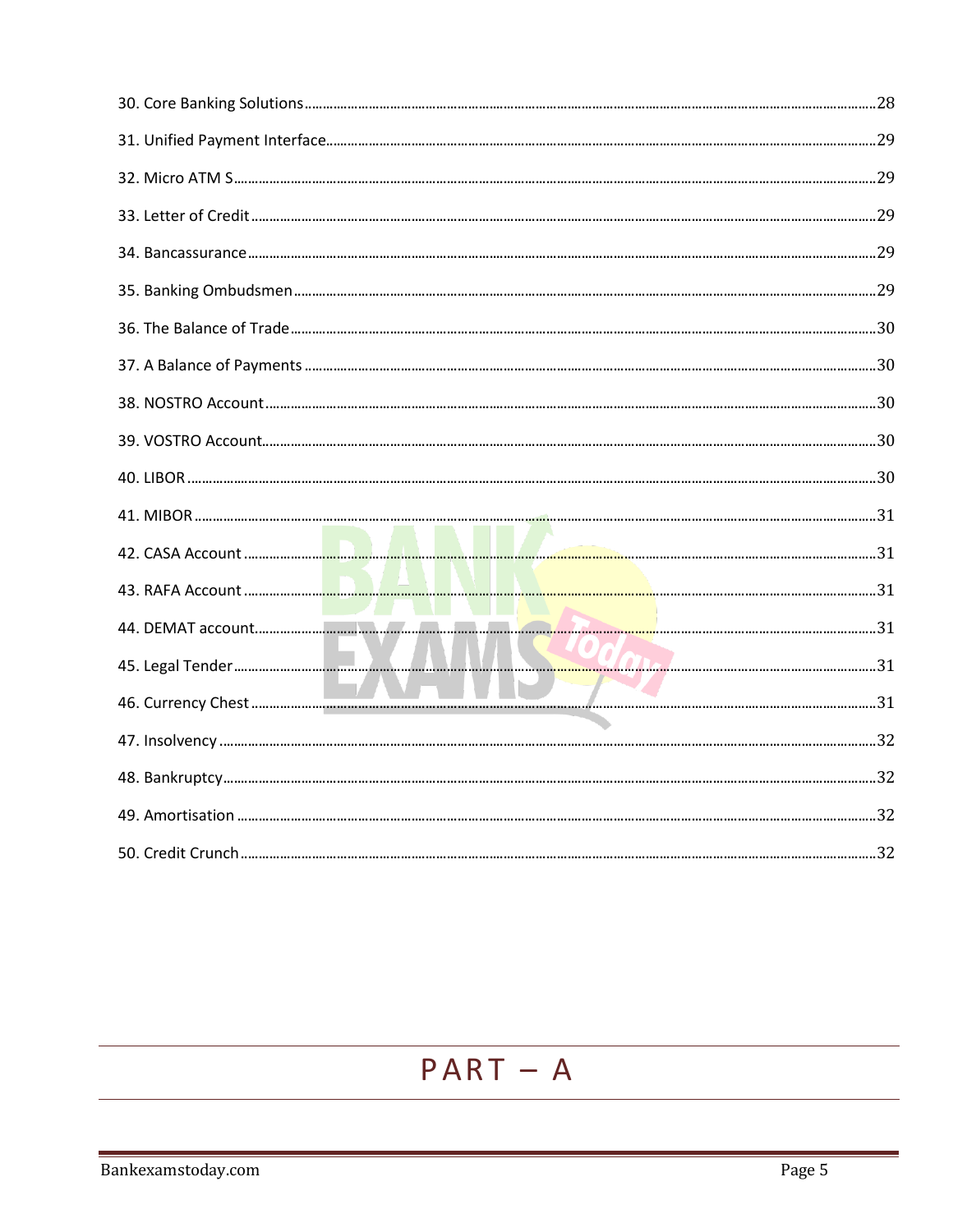### <span id="page-5-1"></span><span id="page-5-0"></span>**AXIS BANK OPENS OFFSHORE BANKING BRANCH AT GIFT CITY**

- Axis Bank, the Private sector lender, has declared the opening of off-shore banking unit at the International Financial Services Centre (IFSC) at Gujarat International Finance Tec-City (GIFT City).
- With the opening of this unit, Axis Bank will be able to give a more extensive range of services to its clients with access to International financial markets. Axis Bank's off-shore banking branch at IFSC was inaugurated by the Union Commerce Secretary, Rita Teaotia in presence of Shikha Sharma, MD & CEO, Axis Bank.
- The offshore Banking unit is able to trade in international currency in overseas markets and also with Indian Banks, raise funds in international currency in deposits & borrowings from non-residential sources and provide loans and liabilities products for customers.

## <span id="page-5-2"></span>**IFC, PNB HOUSING PLAN \$800M PLATFORM FOR AFFORDABLE HOMES**

- International Finance Corporation (IFC), a member of the World Bank Group, is set to join into a pact with PNB Housing Finance to form an \$800-million stage to support the construction of environment-friendly affordable houses across the country.
- IFC is supporting to mobilise over \$1.6 billion for affordable housing segment in less than 10 months.
- According to the agreement with PNB Housing Finance, IFC will make \$400 million readies for the new scheme, of which \$150 million will be its own money and the rest will be mobilised from other sources.

### <span id="page-5-3"></span>**AFTER FITCH, MOODY'S PLACES PNB UNDER REVIEW FOR DOWNGRADE**

- Punjab National Bank which has the biggest scam in the country's banking sector to the tune of Rs 11,340 crore at state-run PNB), credit rating agency Moody's placed the bank under review for downgrade.
- The agency has a Baa3/P-3 rating with the Delhi-based bank now while it has a Baa3 rating on its international currency issuer rating. The bank overall has a Baa2 rating with a steady outlook now from Moody's.
- Fitch has placed the bank on 'Rating Watch Negative' (RWN). "Fitch Ratings has placed Punjab National Bank's (PNB) Viability Rating of 'bb' on Rating Watch Negative (RWN), following the big fraud reported by PNB," the US-based agency said.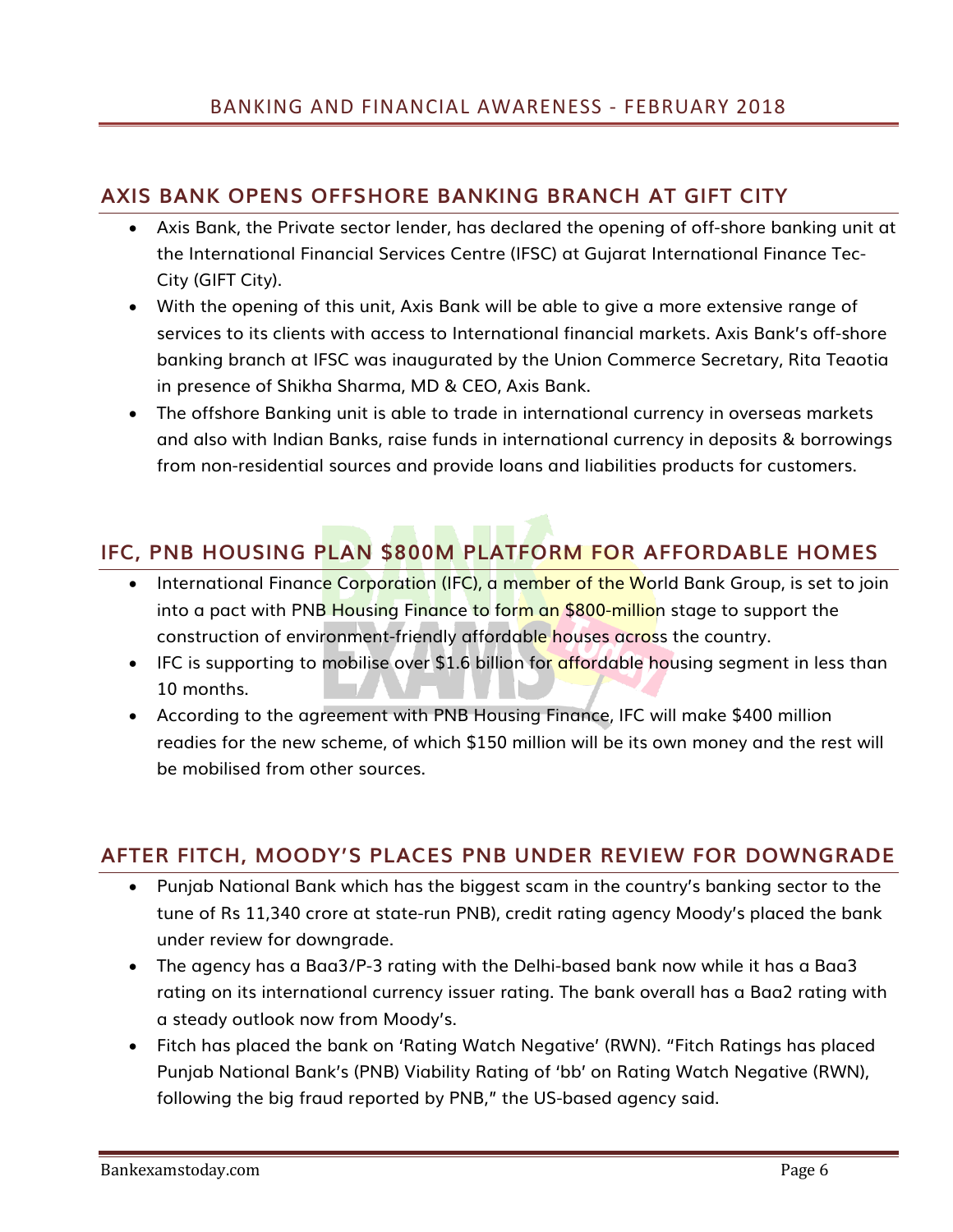# <span id="page-6-0"></span>**CABINET APPROVES AMENDMENTS TO CHIT FUNDS ACT**

- The cabinet has passed amendments to the Chit Funds Act to promote the orderly growth of the sector and give more financial products and services to investors. The cabinet, chaired by Prime Minister Narendra Modi, has given the consent to enter the Chit Funds (Amendment) Bill, 2018 in Parliament.
- For the purpose, amendments would be made to the Chit Funds Act, 1982. One of the amendments is a use of the words "Fraternity Fund" for chit business in the Act to mean its inherent nature and distinguish its working from 'Prize Chits' which are banned under a separate legislation.

# <span id="page-6-1"></span>**ICAI ISSUES SHOW-CAUSE NOTICES TO PUNJAB NATIONAL BANK, GITANJALI GEMS AUDITORS**

- Institute of Chartered Accountants of India, ICAI has announced show-cause notices to the auditors of Punjab National Bank and Gitanjali Gems in connection with the 11,400 crore rupees fraud.
- ICAI has said that it has asked a deputy general manager of PNB seeking details about the fraud at the public sector lender

# <span id="page-6-2"></span>**MALEGAM TO HEAD RBI PANEL TO REVIEW FRAUDS**

- The Rs.11, 500-crore fraud at the Punjab National Bank has urged the Reserve Bank of India (RBI) to set up a committee under former board member Y.H. Malegam to look into the causes and suggest steps to stop such incidents.
- The committee will also look into the issue of large non-performing asset differences between what banks classify and what is discovered in RBI inspection and suggest steps to address the matter.
- The other members of the committee are Bharat Doshi, S. Raman and Nandkumar Saravade. A.K. Misra, Executive Director, RBI, will be the Member-Secretary of the committee.

# <span id="page-6-3"></span>**ASIAN DEVELOPMENT BANK (ADB) AND THE GOVERNMENT OF INDIA SIGN \$ 84 MILLION LOAN FOR IMPROVEMENT AND EXPANSION OF WATER SUPPLY IN THE STATE OF BIHAR**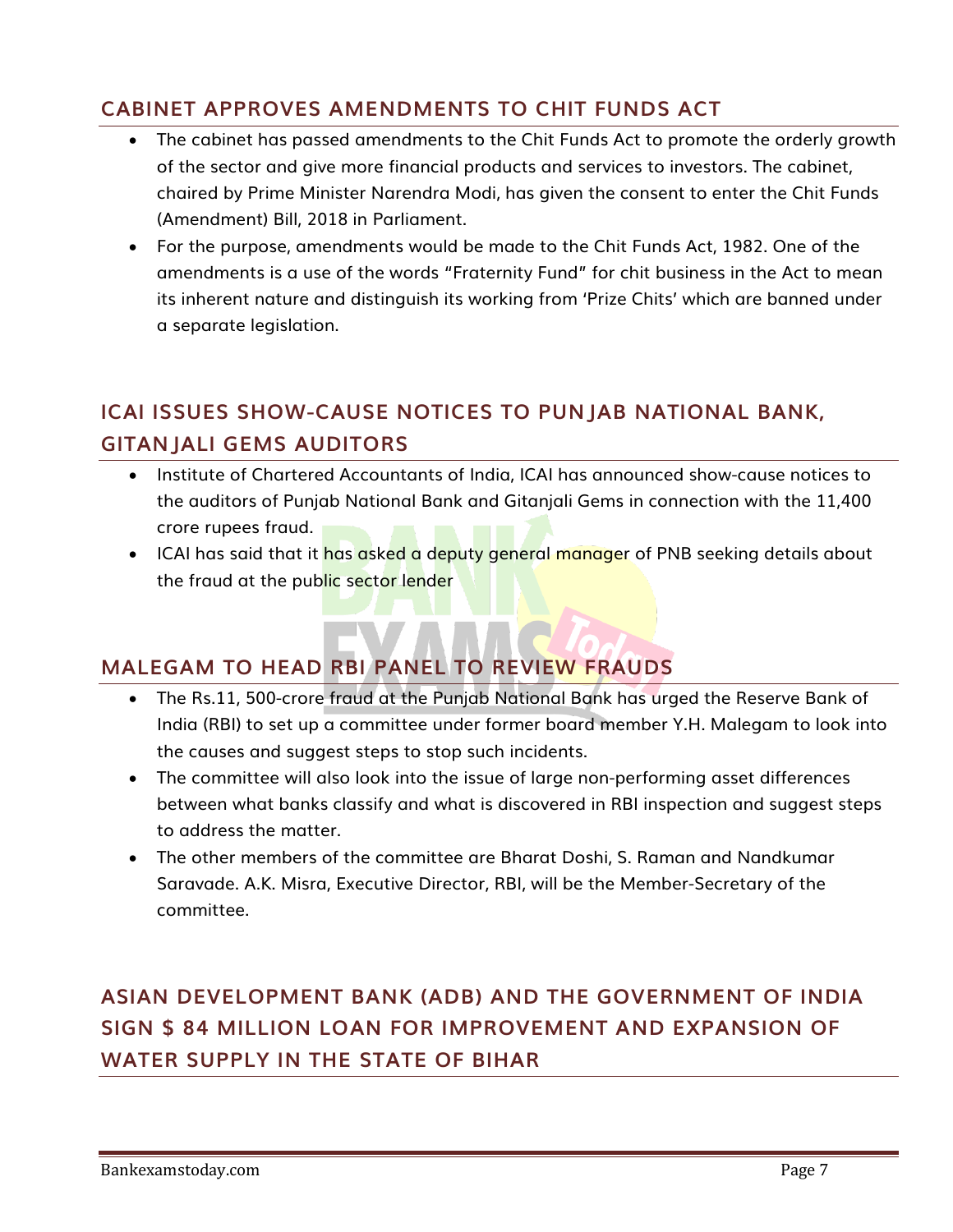- The Government of India and the Asian Development Bank (ADB) confirmed an \$84 million loan for development and expansion of water supply in Bhagalpur and Gaya towns in Bihar.
- The tranche 2 loan is part of the \$200 million Multi-Tranche Financing Facility (MFF) for the Bihar Urban Development Investment Program that was passed by ADB in 2012 to give sustainable urban infrastructure and services.

## <span id="page-7-0"></span>**THE FIRST SALE OF ELECTORAL BONDS TO START FROM 1ST MARCH**

- The first sale of Electoral Bonds will initiate from the 1st of next month for a period of ten days.
- State Bank of India has been approved to issue Electoral Bonds originally at its four authorised branches.
- Electoral Bond will be valid for 15 days from the date of issue and no payment shall be made to any payee Political Party if the Bond is deposited after the expiry of the validity period.
- The Bond deposited by any qualified political party to its account shall be credited on the same day.

## <span id="page-7-1"></span>**ADITYA BIRLA IDEA PAYMENTS BANK BEGINS OPERATIONS**

- Aditya Birla Idea Payments Bank Ltd (ABIPBL) started operations, making it the fifth payments bank to roll out services after the central bank gave its in-principle approval to 11 candidates in August 2015.
- "Aditya Birla Idea Payments Bank Ltd has started operations as a payments bank with effect from February 22, 2018,". The Reserve Bank has issued a licence to the bank under Section 22 (1) of the Banking Regulation Act, 1949 to carry on the business of payments bank in India.
- The roll-out comes at a time when the regulator has issued fresh know your customer norms for payments banks that are likely to increase operational costs for these banks.

### <span id="page-7-2"></span>**CAPITAL FIRST GETS NHB NOD FOR MERGER WITH IDFC BANK.**

- Capital first declared that the regulator National Housing Bank (NHB) has confirmed the merger of the company along with Capital Home Finance and Capital First Securities Limited with IDFC Bank.
- The amalgamation is subject to the receipt of support from the Reserve Bank of India and other statutory and regulatory approvals.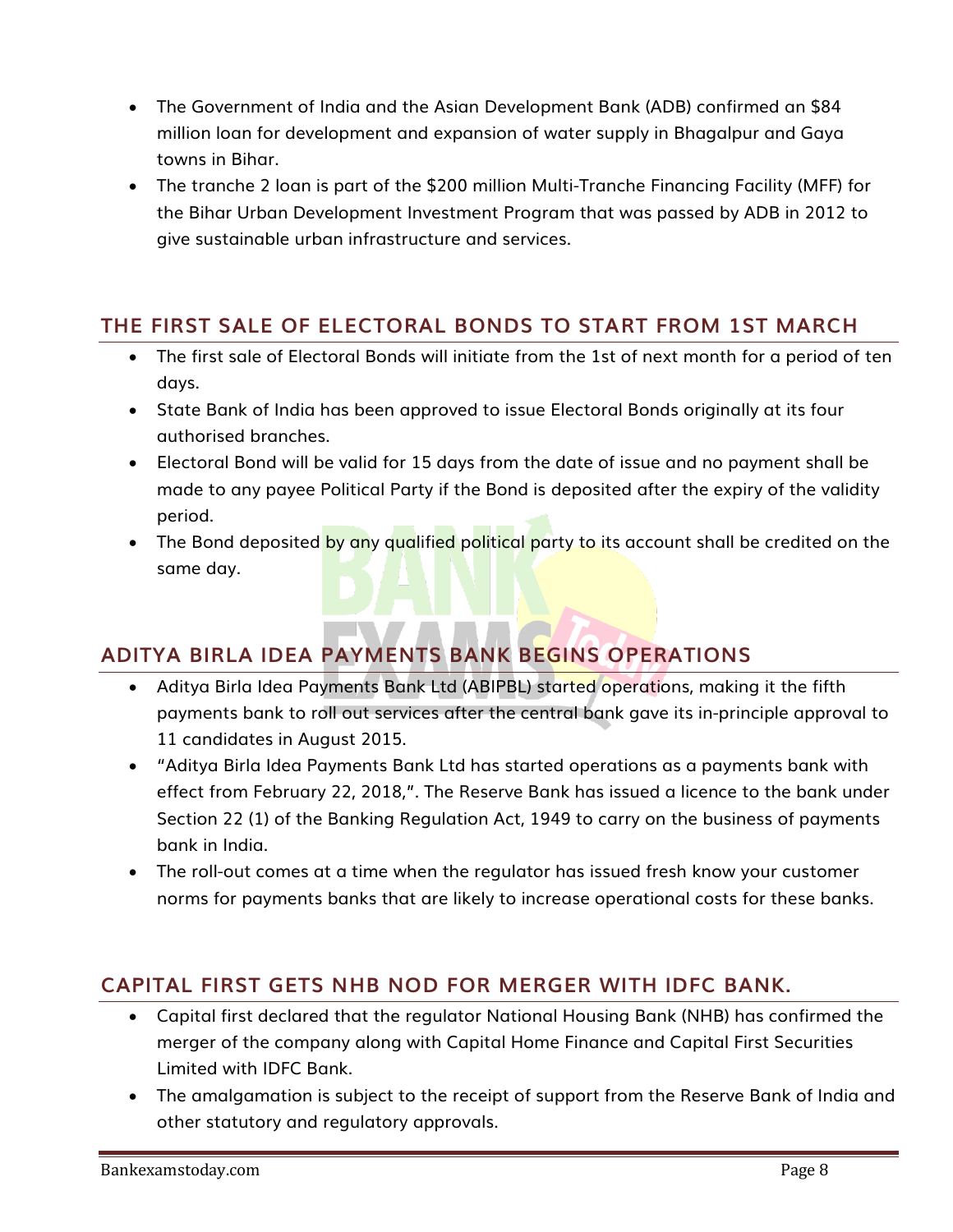The share swap ratio for the merger is fixed at 139:10, meaning IDFC Bank will issue 139 shares for every 10 shares of Capital First. The merger is likely to be built in the next twothree quarters.

## <span id="page-8-0"></span>**NABARD LAUNCHES RS 1,918 CRORE AREA DEVELOPMENT PLAN FOR PUNJAB**

- The National Bank for Agriculture and Rural Development (NABARD) declared area development plans worth Rs 1,918 crore for Punjab to improve farmers' income.
- Under this plan, the activities like dairy, vegetable cultivation, beekeeping and mushroom growing will be promoted in order to provide income to farmers at the sustainable basis.

#### <span id="page-8-1"></span>**EPFO CUTS INTEREST RATE TO 8.55% FOR 2017-18.**

- Retirement fund body Employees' Provident Fund Organisation (EPFO) has reduced the interest rate on deposits to 8.55% for 2017-18 from 8.65% for 2016-17 following a general slump in interest rates.
- The move will benefit around 6 crore subscribers and leave EPFO with a surplus of Rs 586 crore against Rs 695 crore in the earlier financial year.

## <span id="page-8-2"></span>**RBI DIRECTS BANKS TO LINK SWIFT TO CBS BY APRIL 2018**

- PNB's 11,400 crore scam raised the question on banks' core banking solutions and thus threatened the people's trust in banks. To deal with the situation and to tighten the internal controls in banks Reserve Bank of India has directed the banks to integrate SWIFT (Society for Worldwide Interbank Financial Telecommunication) with its core banking solutions (CBS) by April 30
- "There is already a mandate from RBI that you need to comply with this straight through processing and combining SWIFT to CBS, who have not done. Everybody has started (sic),"
- PNB fraud has led many banks to review their internal processes and have started centralising and linking their processes to CBS. Each bank will have to review their control systems and technology separately, as their problems and loopholes may differ.
- "The risks arising from the potential malicious use of the SWIFT infrastructure, created by banks for their genuine business needs, has always been a component of their operational risk profile.
- RBI had, therefore, confidentially cautioned and alerted banks of such possible misuse, at least on three occasions since August 2016, advising them to implement the safeguards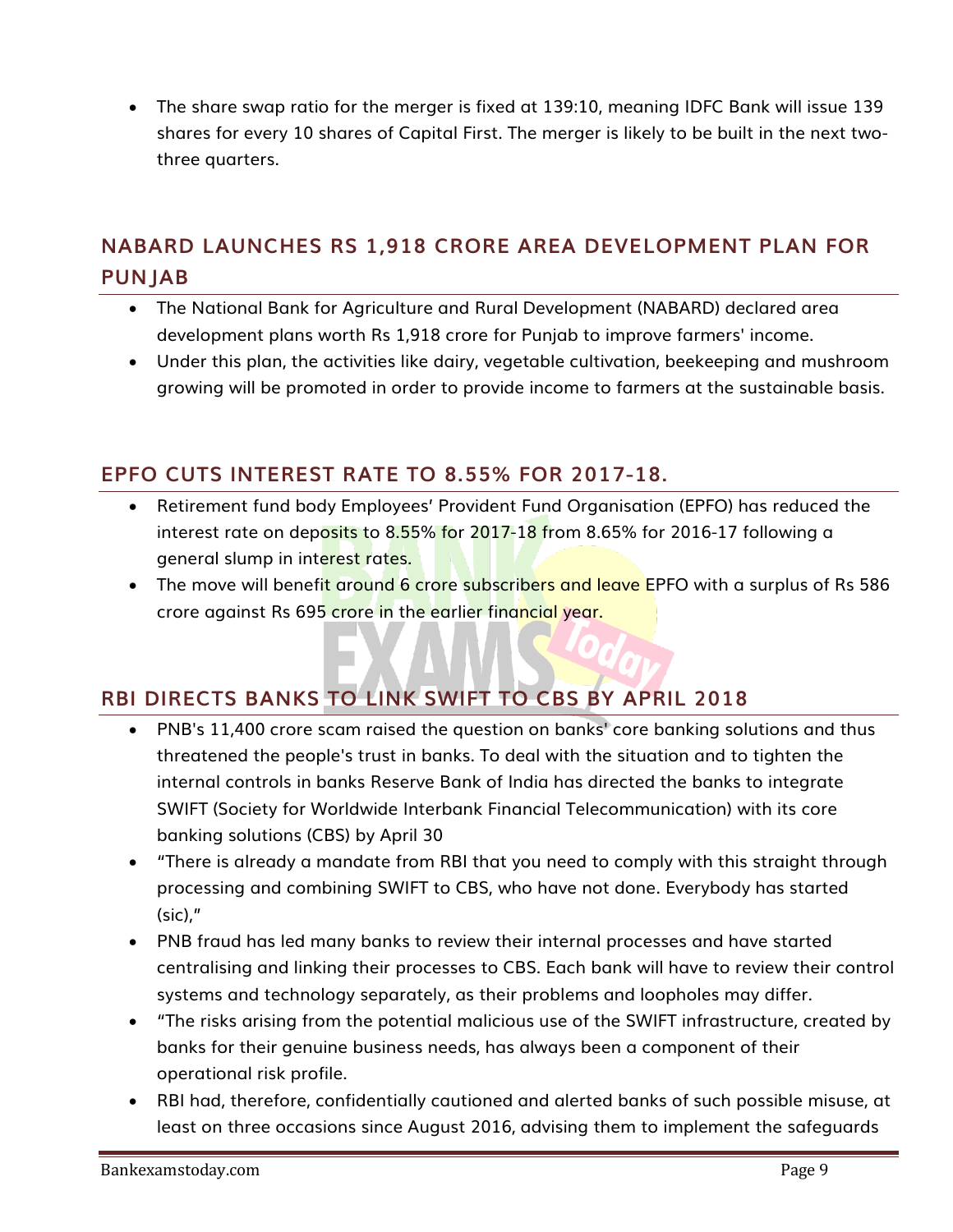detailed in the RBI's communications, for pre-empting such occurrences. Banks have, however, been at varying levels in implementation of such measures,"

#### WHAT IS SWIFT CODE?

- The Society for Worldwide Interbank Financial Telecommunication (SWIFT) provides a network that helps financial institutions worldwide to send and receive information about financial transactions in a secure and reliable environment. The Society for Worldwide Interbank Financial
- SWIFT transports financial messages in a highly secure way and does not hold accounts for its members or perform any form of clearing or settlement. SWIFT does not help in funds transfer rather it sends payment orders which must be settled by correspondent accounts that the institutions have with each other.

#### <span id="page-9-0"></span>**CENTRE TO CHANGE BASE YEAR FOR GDP, IIP TO 2017-18**

- Narendra Modi-led government of India has decided to change the base year to 2017-18 for the calculation of GDP and IIP.
- The base rate for the retail inflation will be revised to 2018 and the ministry will undertake various steps in the next fiscal beginning April that will improve the statistical system that will help meet the data requirements in the emerging socio-economic scenario.
- The statistics and programme implementation minister D.V. Sadananda Gowda said
- "During 2018-19, the ministry is proposing to initiate steps to revise the base years of gross domestic product (GDP), Index of Industrial Production (IIP) and Consumer Price Index (CPI) to accommodate and factor the changes that take place in the economic scenario of the country,"

#### WHAT IS GDP?

 GDP stands for Gross Domestic Product which is a method of measuring a country's growth. It is the total value of the goods and services produced by all the people and companies in the country within country's boundaries. 2011-12 is the current base rate to measure India's GDP.

#### WHAT IS IIP?

 IIP stands for Index of Industrial Production for India. It is used to measure the growth of various sectors in an economy. It measures short terms changes in the production within a period of time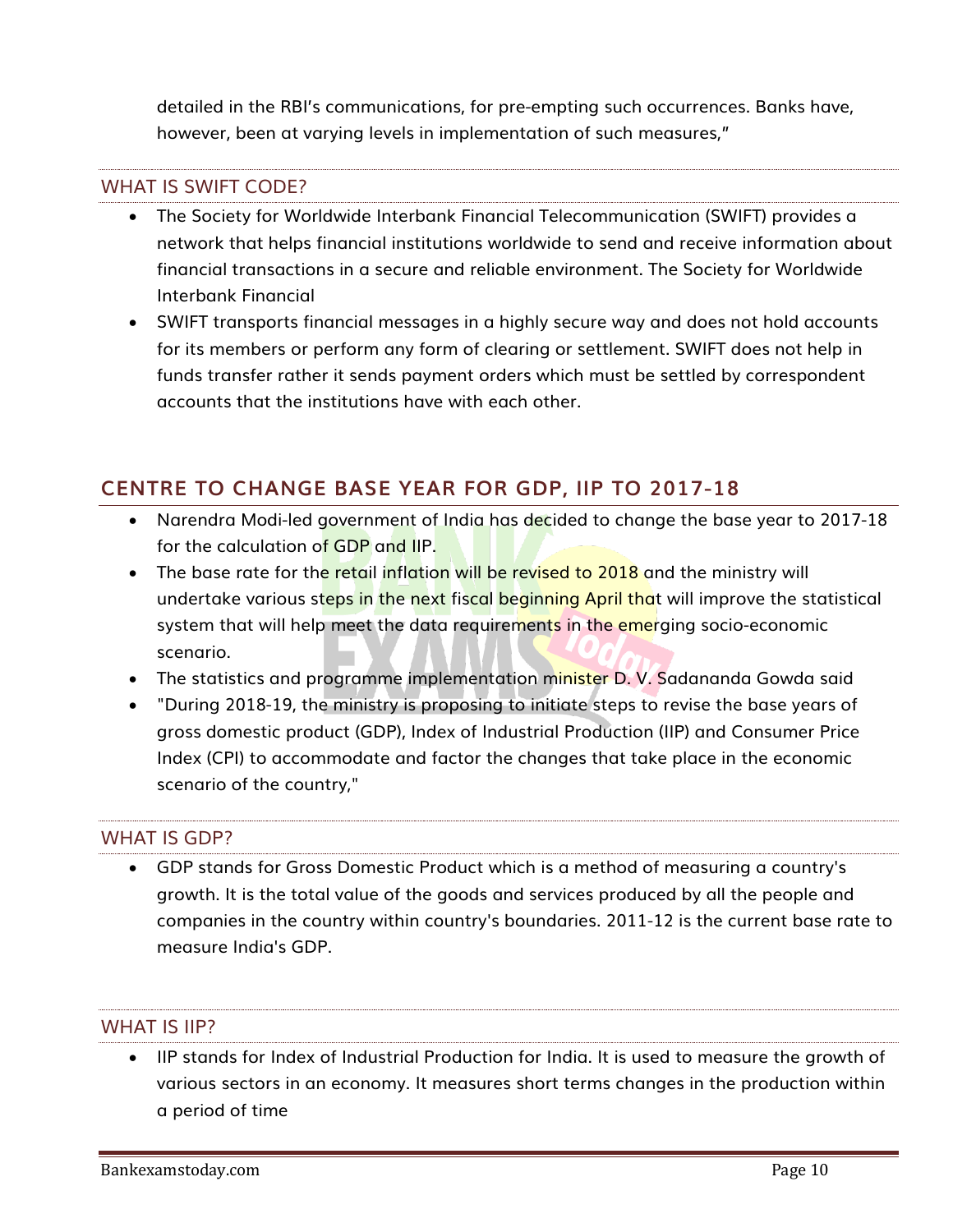It is compiled and published monthly by the Central Statistical Office (CSO) six weeks after the reference month ends. The current base year is 2011-2012

#### WHAT IS THE BASE YEAR?

 Base year is the year against which the performance of an index is measured. For example, suppose the base year is 2010 and the initial value of an index is 100. If the index is 150 in 2019, it means that the value of the index is 50% higher in 2019 than it was in 2010. It is also called the reference year.

#### <span id="page-10-0"></span>**STATE BANK OF INDIA WRITE OFF BAD LOANS**

- State Bank of India, Country's largest lender, has written off bad loans worth Rs 20, 3309 crores in the financial year 2016 -2017.
- SBI is the one with highest among all the public sector banks which has a collective write off the bad debt of Rs 81, 683 crores in the fiscal year 206 -2017.
- This bad debt of Rs 20, 339 crores are only of the State bank of India and not from the associated merged banks.

In last five year, this year's bad debt is jumped almost three times.

## <span id="page-10-1"></span>**AMENDMENTS TO SMALL SAVING ACT**

- To remove the existing number of rules and regulations in small saving schemes, the Indian government has merged three acts which are Government Savings Certificates Act, 1959, Public Provident Fund Act, 1968 and the Government Savings Banks Act, 1873.
- The new act will subsume all provisions of Government Savings Certificates (NSC) Act, 1959 and the Public Provident Fund Act, 1968 in the new amended act without compromise in any of the functional provision of the existing act.
- The reason behind this is to make easy implementation to depositors and no need to understand all rules of the different act. This new act gives flexibility to depositors along with new benefits.
- The amendment will retain all existing protections while consolidating PPF Act under the proposed Government Savings Promotion Act.
- The aim of this amendment is "Minimum Government, Maximum Governance".

### <span id="page-10-2"></span>**BANK OF BARODA TO SHUT DOWN ITS OPERATIONS IN SOUTH AFRICA**

Bank of Baroda has announced to exit its operations in South Africa by the end of March.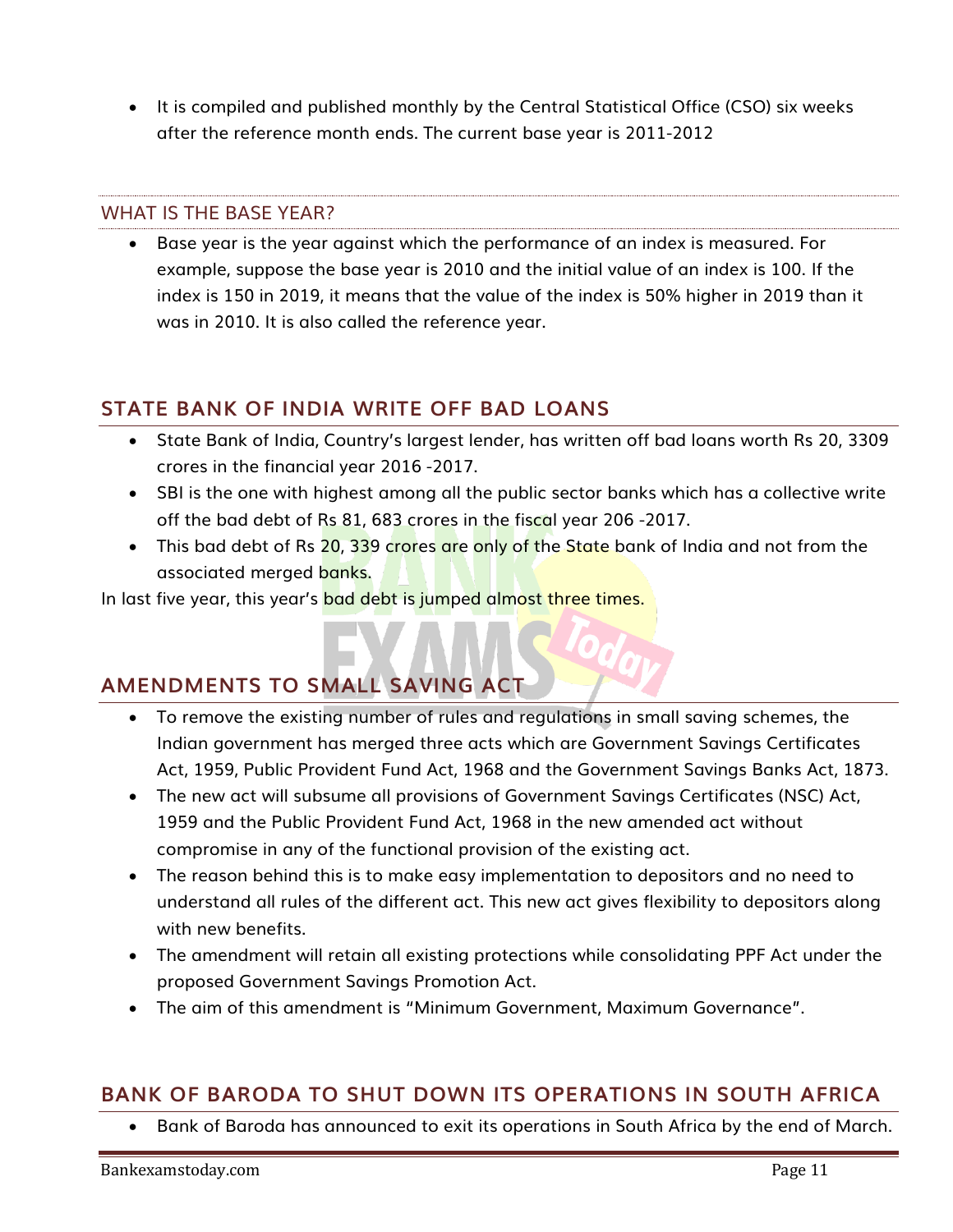Bank of Baroda has started its operation in South Africa 21 years ago and from the last many years the business of BOB is not very significant and its continuation has not much effect on the company's annual sheet.

# <span id="page-11-0"></span>**RESERVE BANK OF INDIA HAS MADE CHANGES IN QUALIFICATION CRITERIA OF SME.**

- Reserve bank of India has made changes in qualification criteria of bank's priority sector norms.
- RBI directed to all banks that from now all loans to small and medium enterprises will be qualified under priority sector lending.
- Banks are demanding for a long time.
- The target to give a loan to small and medium enterprises by public sector banks is 7.50% and by foreign banks, it is 8%.

# <span id="page-11-1"></span>**YES BANK HAS LISTED 600 MILLION MTN BOND**

- Yes Bank, India's fifth largest private sector bank, has listed \$600 million bonds issued under its first \$1 billion MTN programme, on Global Securities Market (GSM) of India INX.
- The bank will use gains from this bond to fund the bank's IFSC Banking Unit (IBU) in Gift City and extend IBU's rapidly growing business opportunities.
- Yes, Bank's MTN (medium term note) bonds issuance has got an overwhelming response from foreign investors.
- India INX is the country's first international exchange which is located at International Financial Services Centre, GIFT City at Gandhinagar in Gujarat.
- The bond is also listed on London Stock Exchange International Securities Market (LSE ISM) and Singapore Exchange Securities Trading Limited (SGX).

## <span id="page-11-2"></span>**IPPB STATED TO ENABLE DIGITAL PAYMENTS IN POST OFFICES**

- The India post payments bank has declared that it will start digital payments in post offices by the end of April 2018 as scheduled earlier.
- IPPB will provide digital payment services to the clients at the doorstep with the staff of Postmen and Gramin Dak Sewaks (GDS).
- It will also allow more than 17 crore active account-holders of Post Office Savings Bank to make digital payments which include the benefit of NEFT, RTGS, UPI and bill payment services.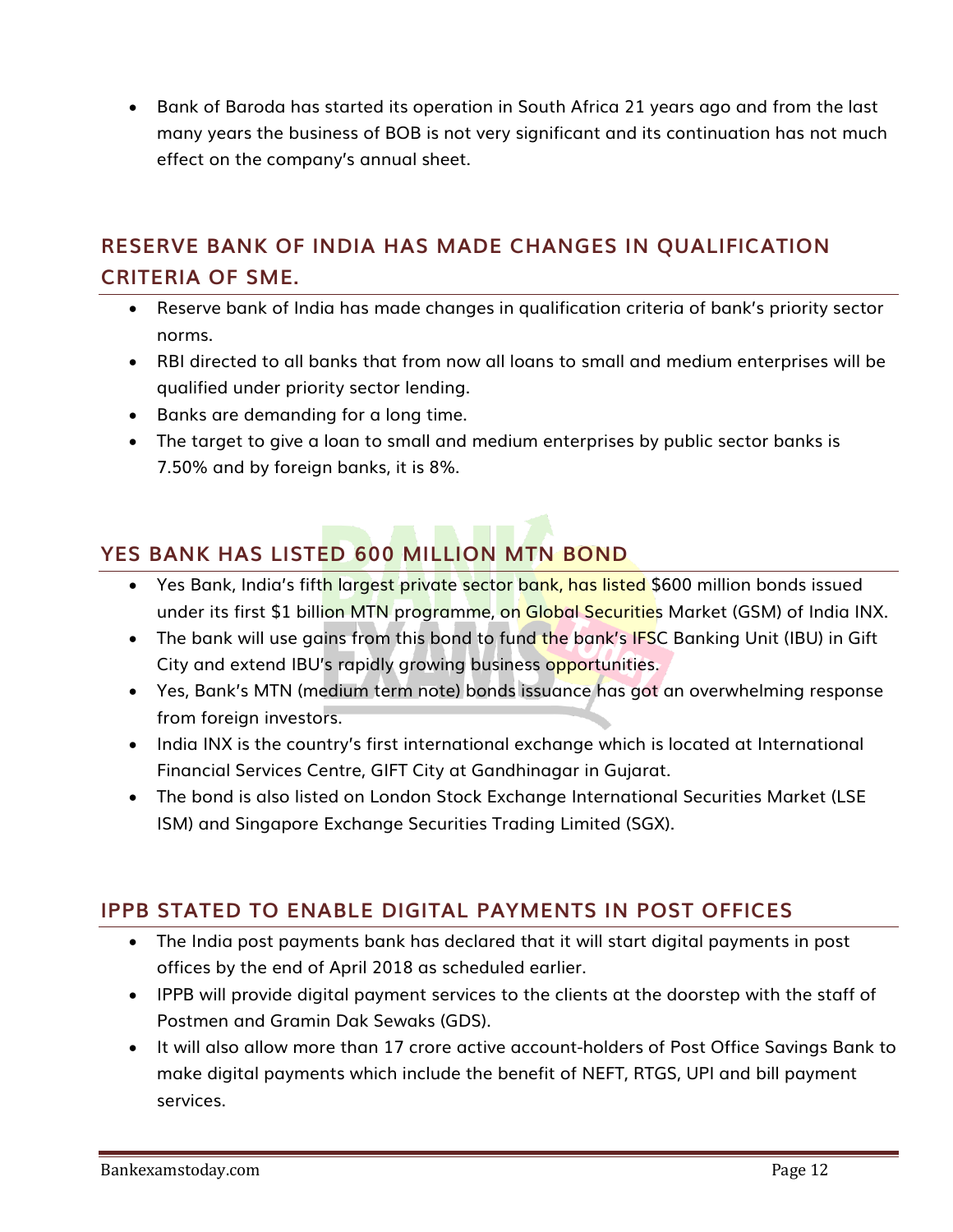It will also facilitate acceptance of digital payments across post offices in the country in line with the digital payments initiative taken by the Union Government.

# <span id="page-12-0"></span>**RESERVE BANK OF INDIA DIRECTS ALL BANKS TO ACCEPT DENOMINATION COINS FROM PUBLIC**

- The Reserve bank of India has issued a notification by saying that objection of service which causes inconvenience to the general public at large as merchants and traders refuse to accept coins for payment of goods and services.
- The branches to accept coins of all denominations offered at their counters either for transaction or for deposit in accounts
- RBI has also directed all banks to accept coins, particularly in one and two rupee denominations by weightiest or sachets of 100 coins each.

# <span id="page-12-1"></span>**SMALL FINANCE BANKS AND PAYMENT BANKS TO OFFER ATAL PENSION YOJANA.**

- The Union Finance Ministry has relaxed norms of Atal Pension Yojana to enable small finance banks and Payment banks to offer APY distribution.
- This will help to expand, to cover and to extend the current channel of APY distribution.
- Currently, 233 Banks and Department of Post are included to implement the scheme.
- By relaxing the norms, 11 Payment Banks and 10 Small Finance Banks (SFBs) are qualified to offer APY distribution.

# <span id="page-12-2"></span>**CRISIDEX, INDIA'S FIRST SENTIMENT INDEX FOR MICRO AND SMALL ENTERPRISES (MSES)**

- CRISIL-SIDBI MSE Sentiment Index is launched by Finance minister, Mr Arun Jaitley launched.
- It is India's first sentiment index for micro and small enterprises developed collectively by CRISIL & Small Industries Development Bank of India
- It is based on 8 parameters which will help to show the current state and expected opportunity on the MSME sector quarterly.
- It ranks MSE business sentiment on a scale of 0 (extremely negative) to 200 (extremely positive).
- CriSidEx have 2 indices, one for 'survey quarter' and second for 'next quarter'.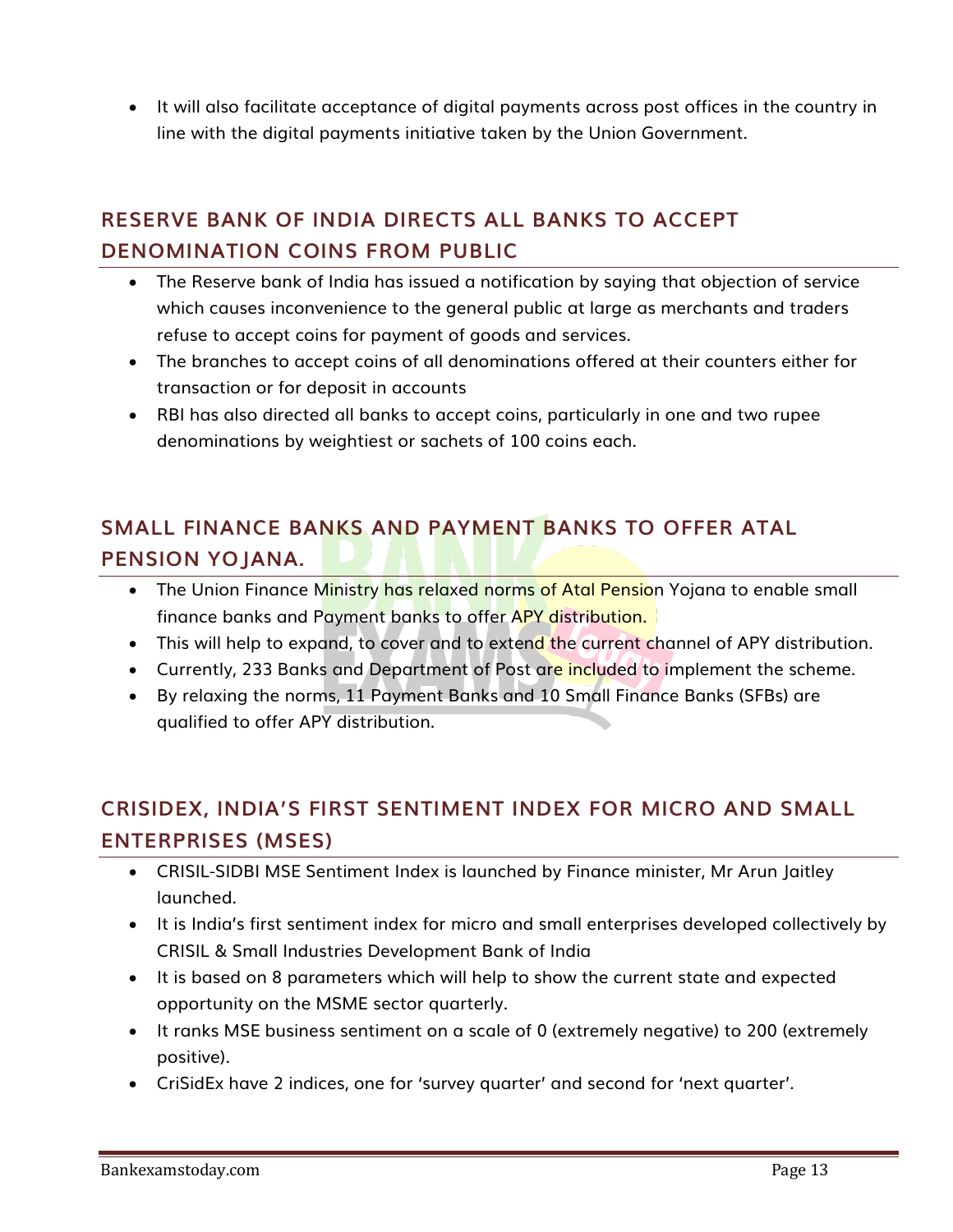# <span id="page-13-0"></span>**INDIAN OVERSEAS BANK RECEIVES RS173 CR CAPITAL INFUSION FROM CENTRAL GOVERNMENT**

- In the 2017-18 fiscal, Indian Overseas Bank (IOB) has got Rs173.06 crore capital infusion from the government.
- This capital is given in the preferential allotment of equity shares of the bank as a part of government's stake during the financial year 2017-18.

## <span id="page-13-1"></span>**AXIS BANK LAUNCHES 4TH EDITION OF "EVOLVE".**

- Axis bank has launched the 4th edition of 'Evolve' in Coimbatore, Tamil Nadu for its Small and Medium Enterprises clients, was first started in the year 2014.
- The theme of this version is "Transform your Family Business into your dream company".
- This is sprayed in 30 cities which include Nagpur, Surat, Rajkot, Pune, Vishakhapatnam, Trichy, Kanpur, Ludhiana and Jamshedpur.
- The main aim is to provide SMEs with new-age approaches, case-studies, operational know-how, supervisory and governmental activities.

# <span id="page-13-2"></span>**SIX BI-MONTHLY MONETARY POLICY RELEASED BY RESERVE BANK OF INDIA**

- In the 6th Bi-Monthly Monetary Policy, The Monetary Policy Committee (MPC)'s has appraised the current and evolving macroeconomic situation.
- The committee has decided to keep the policy repo rate, the reserve repo rate and the Marginal Standing Facility (MSF) rate remains same.
- Repo rate: 6.0%
- Reserve repo rate 5.75 %
- The marginal standing facility (MSF) rate and the Bank Rate at 6.25 %
- For the year 2017 -18, GVA growth is projected at 6.6 %
- For the year 2018 -19, GVA growth is projected at 7.2 %

#### <span id="page-13-3"></span>**RBI WILL LINK THE BASE RATE FOR LOANS**

- From the 1st April 2018, RBI will connect the base rate for loans given by banks with the marginal cost of funds based lending rate.
- This will improve monetary policy transmission by narrowing the gap between base rate and MCLR.
- This will benefit borrowers who will use base rate for a loan.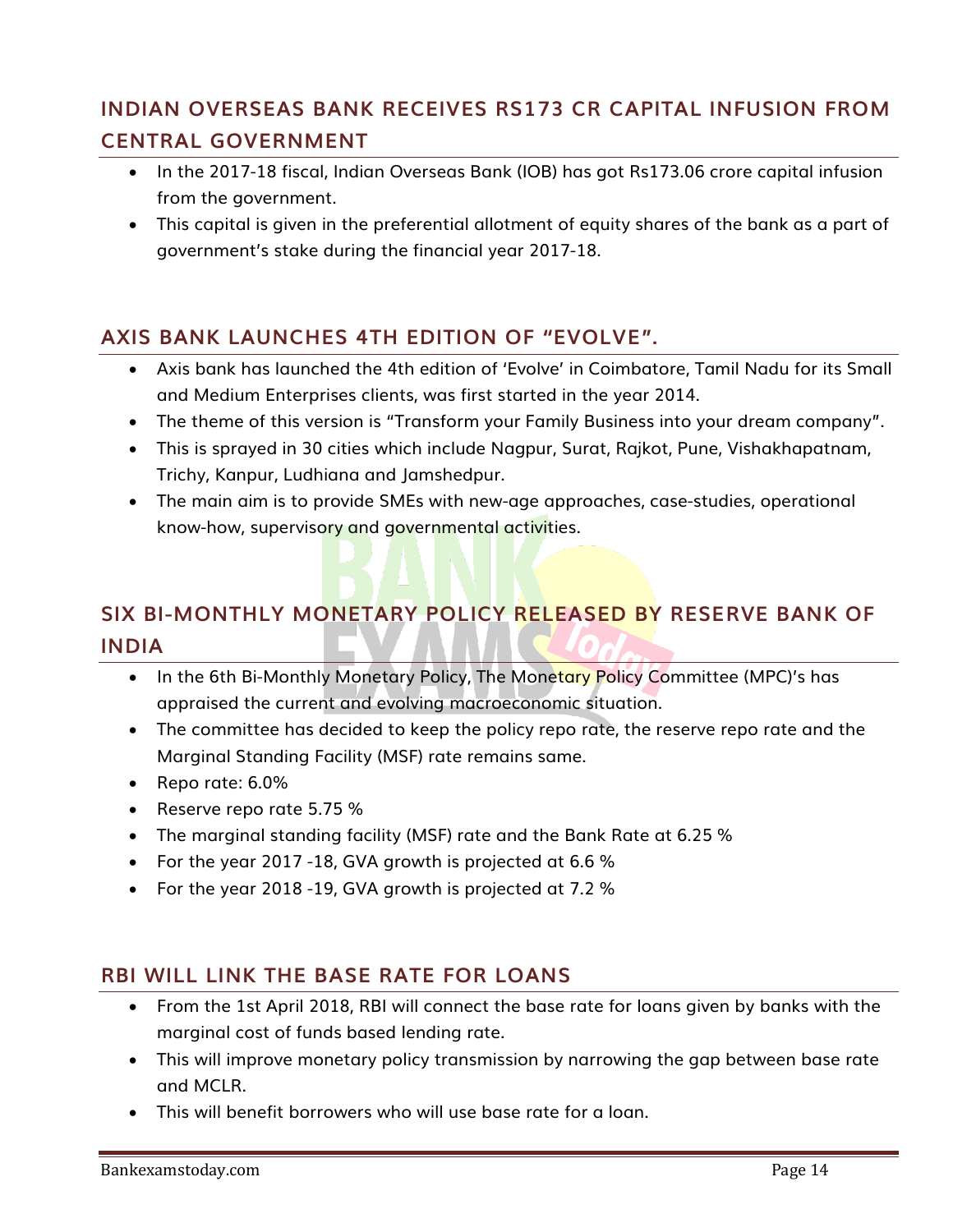The Marginal Cost of Funds based Lending Rates (MCLR) system was introduced on April 1, 2016, to solve the problems of the Base Rate Regime.

## <span id="page-14-0"></span>**INDUSIND BANK LAUNCHED ITS NEW MUSICAL LOGO NAMED SONIC IDENTITY**

- IndusInd Bank has launched a new musical logo, Sonic Identity which is used to develop the brand.
- This will help to strengthen bank's brand image with the strategic use of music and sound for brand experiences and to connect public.
- This logo will show bank's core values of innovation, change, courage and dynamism as well as its strong desire to put customers first.
- The musical logo is also known as the MOGO (short for musical LOGO). The MOGO is a short, 4 note pieces of 2-3 seconds surrounding.
- The sonic identity will be used to attack customers and stakeholders across all platforms like ATMs, net banking, mobile apps, TV, radio, social media and on-ground activation.

## <span id="page-14-1"></span>**RBI ANNOUNCED TO SET UP AN OMBUDSMAN IN NBFCS ALSO**

- RBI has decided to introduce an ombudsman to solve the customer grievances in the nonbanking finance companies.
- The ombudsman mechanism will exercise control over the companies it in a phased manner, beginning with deposit-taking NBFCs, and at a next stage, it will include all NBFCs which have an asset size of Rs 1 billion and above with customer interface.
- There are nearby 20 banking ombudsmen have been appointed with offices mostly in state capitals.
- One can register a complaint before the banking ombudsman if the reply is not obtained from the bank within one month after the bank involved has received one's complaint, or the bank denies the complaint, or if the complainant is not convinced with the reply given by the bank.

#### WHAT IS OMBUDSMAN?

 An ombudsman, ombud, or public advocate is an official who is charged with representing the interests of the public by investigating and addressing complaints of maladministration or a violation of rights. The ombudsman is usually appointed by the government or by parliament, but with a significant degree of independence.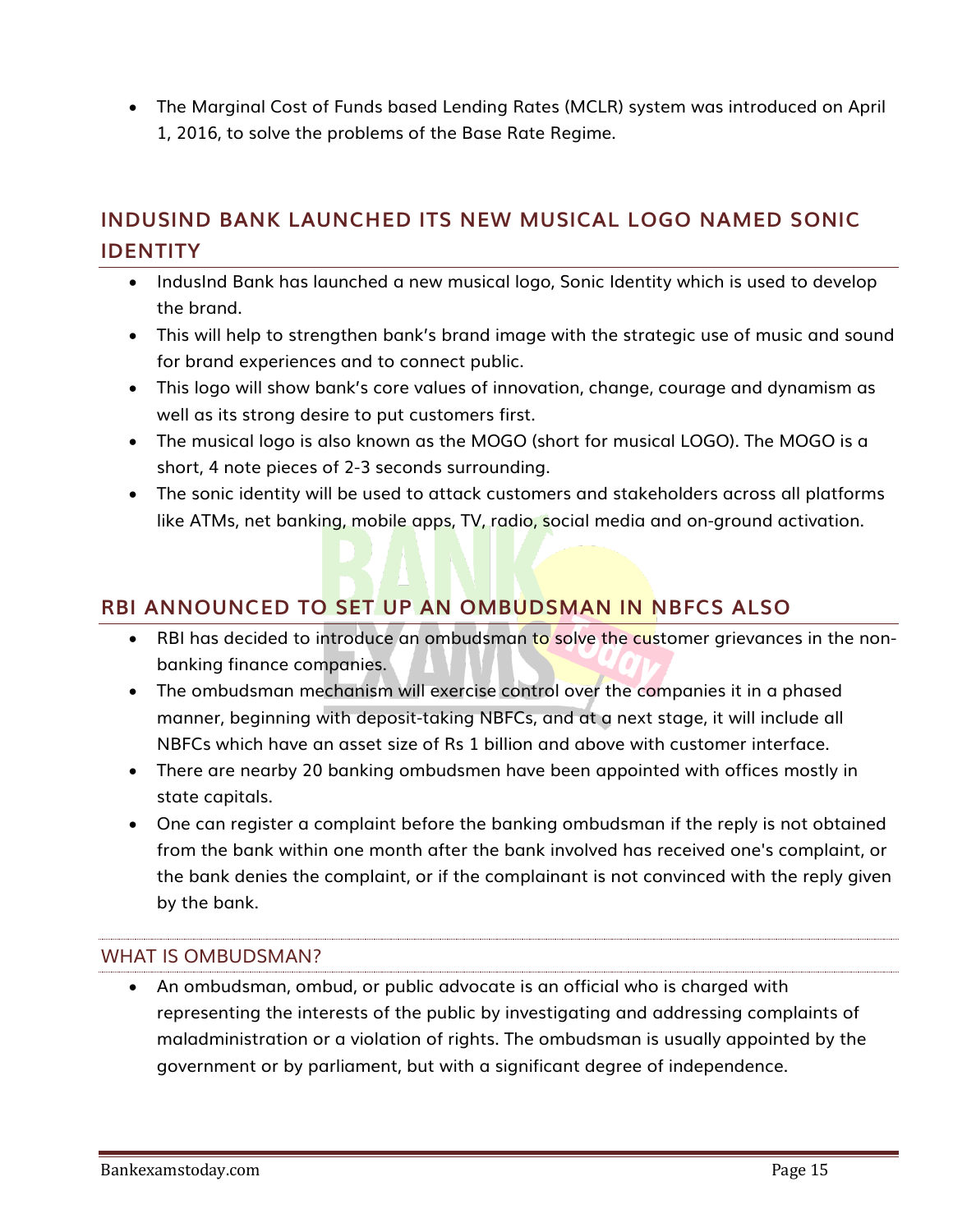## <span id="page-15-0"></span>**BANKS TO ACCEPT ONLY ONLINE APPLICATIONS FOR EDUCATION LOAN**

- The central government has ordered the banks to only take online applications for education loans in an attempt to make the loan payment process transparent and efficient.
- The banks have also been asked to not grant any application received in physical form.

#### <span id="page-15-1"></span>**PNB SIGNS PACT WITH NATIONAL E-GOVERNANCE SERVICES**

- Punjab National Bank has signed an agreement for information utility with National e-Governance Services Limited.
- The objective of the agreement is to augment the information infrastructure in India.
- The agreement will enable storing of financial information that will help substantiate defaults and verify claims.
- This will, in turn, facilitate resolution in the National Company Law Tribunal in a time bound manner.
- J.K.Gupta, General Manager, Recovery Division, Head Office of the bank, signed the agreement on behalf of PNB and S. Raghunathan, Executive Director, signed on behalf of NeSL.

#### ABOUT NATIONAL E-GOVERNANCE PLAN

- The National e-Governance Plan (NeGP) is an initiative of the Government of India to make all government services available to the citizens of India via electronic media.
- NeGP was formulated by the Department of Electronics and Information Technology (Deity) and Department of Administrative Reforms and Public Grievances (DARPG).
- The Government approved the National e-Governance Plan, consisting of 27 "Mission Mode Projects" (MMPs) and Ten components, on 18 May 2006.
- It is headquartered in New Delhi and aims to take forward the Digital India initiative of the Modi government.
- Sustained efforts have been made at multiple levels to improve the delivery of public services and simplify the process of accessing them.
- e-Governance in India has steadily evolved from computerization of Government Departments to initiatives that encapsulate the finer points of Governance, such as citizen centricity, service orientation and transparency.

# <span id="page-15-2"></span>**INDIA AND WORLD BANK SIGN \$100 MILLION PROJECT TO BOOST ECONOMY OF TN**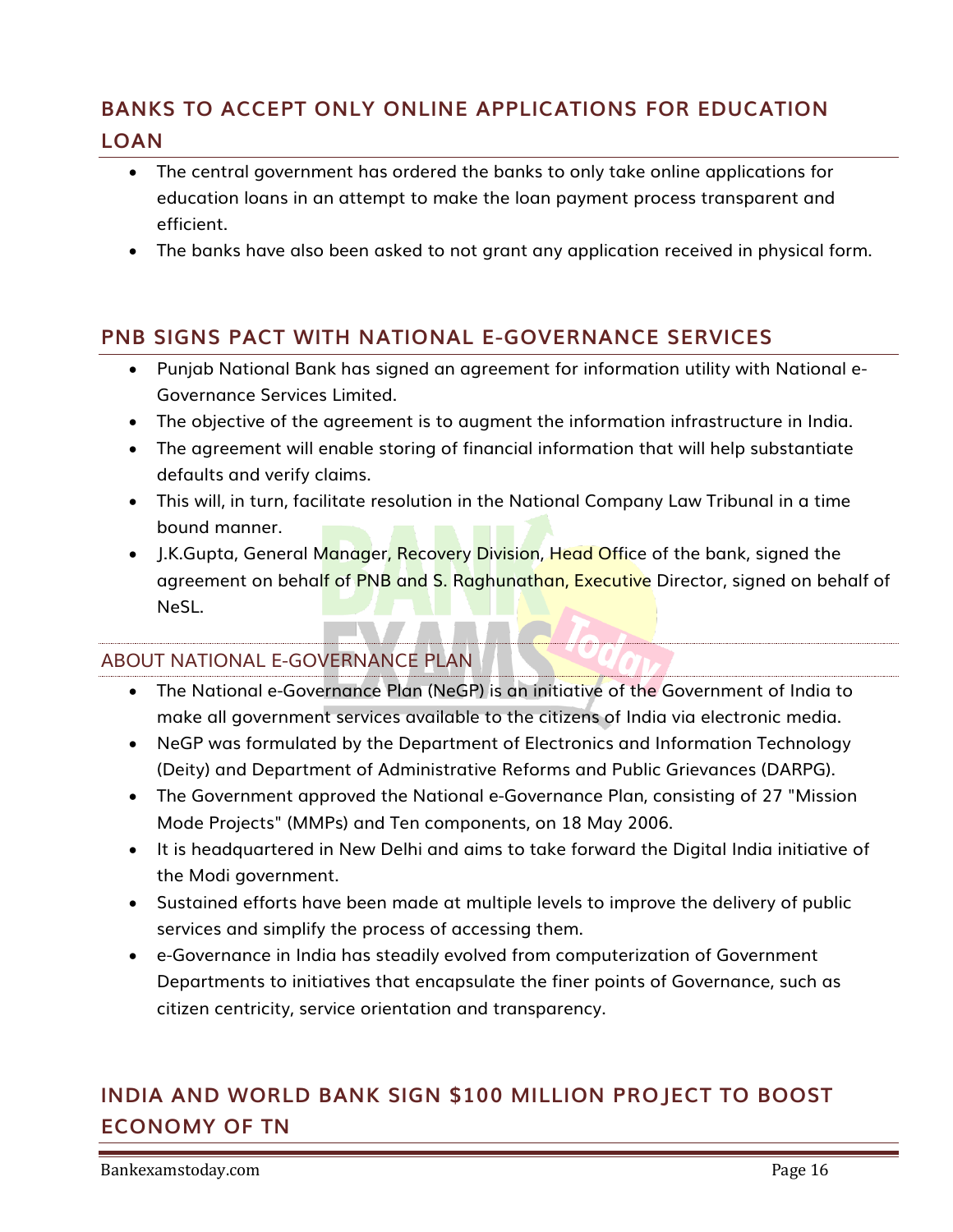- The government and the World Bank signed a \$100 million loan agreement to support producer organisations and enterprises, especially women entrepreneurs in Tamil Nadu.
- This would promote rural enterprises, facilitate their access to finance, and create employment opportunities for youth, particularly women, in selected blocks of Tamil Nadu across 26 districts, directly benefitting over 400,000 people.

#### HIGHI IGHTS

- The Tamil Nadu Rural Transformation Project will create an enabling environment for producer organisations and enterprises to promote businesses across the select value chains.
- Based on the analysis, communities will identify commodities and subsectors in the value chain for preparing business plans.
- 30 percent of the financing for these business plans will be through a matching grant programme from the project and the remaining 70 percent will be leveraged from other financial institutions.
- It will effectively support eligible households from socially and culturally disadvantaged groups which harness their existing assets, skills, and resources and which break their entry barriers to value-added economic activities.
- It would also help in enhancing their ability to access finance, markets, technology, and related support services.
- Not only this, it would help them graduate to value-added economic activities with higher returns such as garment manufacturing and food processing units, eco-tourism ventures, and businesses around creative industries.

#### IMPLEMENTATION OF THE PROJECT

- The Project will be operational in 120 blocks across 3,994 villages in 26 Districts of Tamil Nadu with 411,620 direct beneficiaries. It will work with targeted households that are already part of Self-Help Groups (SHGs).
- The project will be rolled out in a phased manner 26 blocks will be taken up for implementation in all project districts in the first eight months, followed by 52 blocks by the end of 12 months, and the remaining 42 blocks by the end of 18 months from initiation of project implementation.
- A new platform has been developed known as the Tamil Nadu Rural Transformation Marketplace under which selected innovations and start-up ideas will be tested or scaled up.

## <span id="page-16-0"></span>**GOVERNMENT SIGNS \$250 MILLION LOAN AGREEMENT WITH ADB**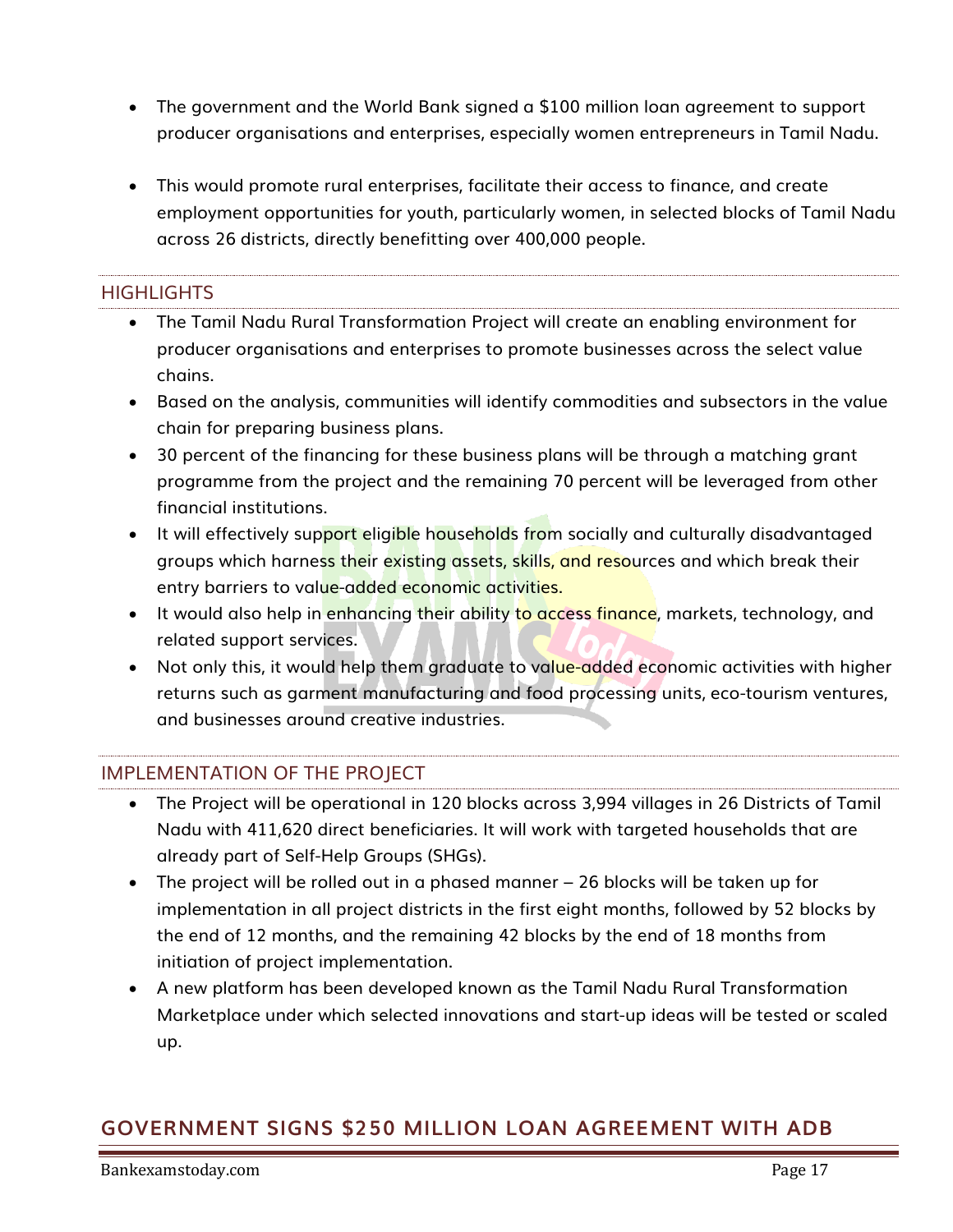- The Asian Development Bank (ADB) and the Indian Government have signed a 250 million dollar loan to finance the construction of over 6 thousand 2 hundred kilometres allweather rural roads in 5 states of India.
- Government Signs \$250 Million Loan Agreement with ADB
- These 5 states include Assam, Chhattisgarh, Madhya Pradesh, Odisha and West Bengal.
- This move has been taken under the Pradhan Mantri Gram Sadak Yojana (PMGSY).
- The Joint Secretary in the Department of Economic Affairs in the Government's Ministry of Finance, Mr Sameer Kumar signed the loan agreement on behalf of Government of India.

#### AIM OF THE PROGRAMME

 The basic objective of the programme is to improve rural connectivity, to facilitate safer and a more effective access to livelihood, to provide socio-economic opportunities for rural communities by improving about 12,000 km rural roads across these five states.

#### OTHER FACTS

- The First Tranche Loan is part of the \$500 million Second Rural Connectivity Investment Program for India which was approved by the ADB Board in December 2017.
- The ADB-funded investment program will provide continued assistance to the PMGSY and support the Government's long-term goal for rural development.
- The programme is likely to have a transformative impact in terms of rural economy and would also bring in greater efficiency in terms of access and connectivity for the rural people in the five States.
- Under the project, about 2,000 technical personnel would be imparted training on road safety and maintenance.
- It will support the Government's drive for innovative approaches to reduce costs, conserve non-renewable natural resources, and promote the use of waste materials in rural road construction.
- As far as the climatic conditions are concerned, the road designs will take into account these climate risks with measures such as greater elevation of road embankments, slope protection, and better drainage in flood-prone areas.
- Women were extensively consulted during the project design and will gain some key benefits, including improved access to healthcare, livelihoods, and schooling.

# <span id="page-17-0"></span>**BISWAMOHAN MAHAPATRA APPOINTED AS NON-EXECUTIVE CHAIRMAN OF NPCI**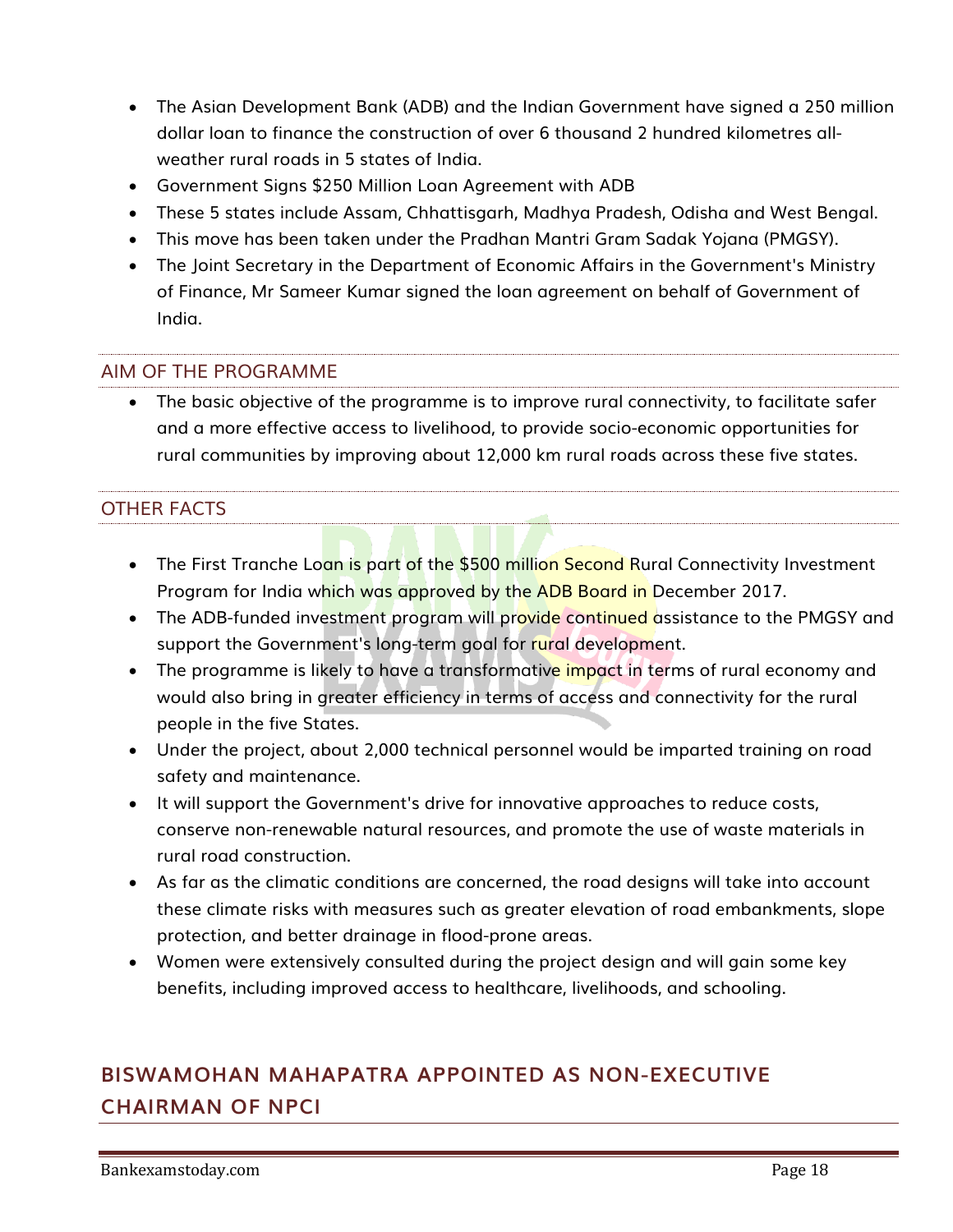- The National Payments Corporation of India (NPCI) has appointed Biswamohan Mahapatra as Non-Executive Chairman for a period of two years with effect from 8th February 2018.
- He succeeds B Sambamurthy who was the interim chairman.
- Last month NPCI had appointed Dilip Asbe as its managing director and CEO.

### <span id="page-18-0"></span>**NPCI (NATIONAL PAYMENTS CORPORATION OF INDIA)**

- The National Payments Corporation of India is the umbrella organization for all retail payment systems in India, which aims to allow all Indian citizens to have unrestricted access to e-payment services.
- It was founded in 2008 and is owned by a consortium of major banks.
- It has its headquarters in Mumbai, Maharashtra.
- NPCI is a not-for-profit organization registered under section 8 of the Companies Act 2013.
- It was set up as the central infrastructure for various retail payment systems in India and was envisaged by the Reserve Bank of India (RBI) as the payment utility in the country.
- From a single service of switching of interbank ATM transactions through National Financial Service, the range of services has grown to Cheque Truncation System, National Automated Clearing House (NACH), Aadhaar Enabled Payment System (AePS), USSD based \*99#, RuPay card, Immediate Payment Service (IMPS), Unified Payments Interface (UPI), Bharat Interface for Money (BHIM), BHIM Aadhaar, National Electronic Toll Collection (NETC) and Bharat Bill Pay.
- Presently, there are ten core promoter banks (State Bank of India, Punjab National Bank, Canara Bank, Bank of Baroda, Union Bank of India, Bank of India, ICICI Bank, HDFC Bank, Citibank and HSBC).

### <span id="page-18-1"></span>**INTEREST RATE SWAPS**

- An Interest Rate Swap is a contractual agreement between two parties who agree to exchange the future interest rate payments that they make on loans or bonds. The two parties are banks, businesses, hedge funds or investors.
- The two common Interest Rate Swap is Fixed Interest Rate Swap and Floating Interest Rate Swap. The Fixed Interest Rate Swap means where one party 'A' will make payments to the other party 'B' based on an initially agreed initially of interest, to receive back payments based on a floating interest rate index.The Floating Rate is a reference rate that is London Interbank Offered Rate or LIBOR.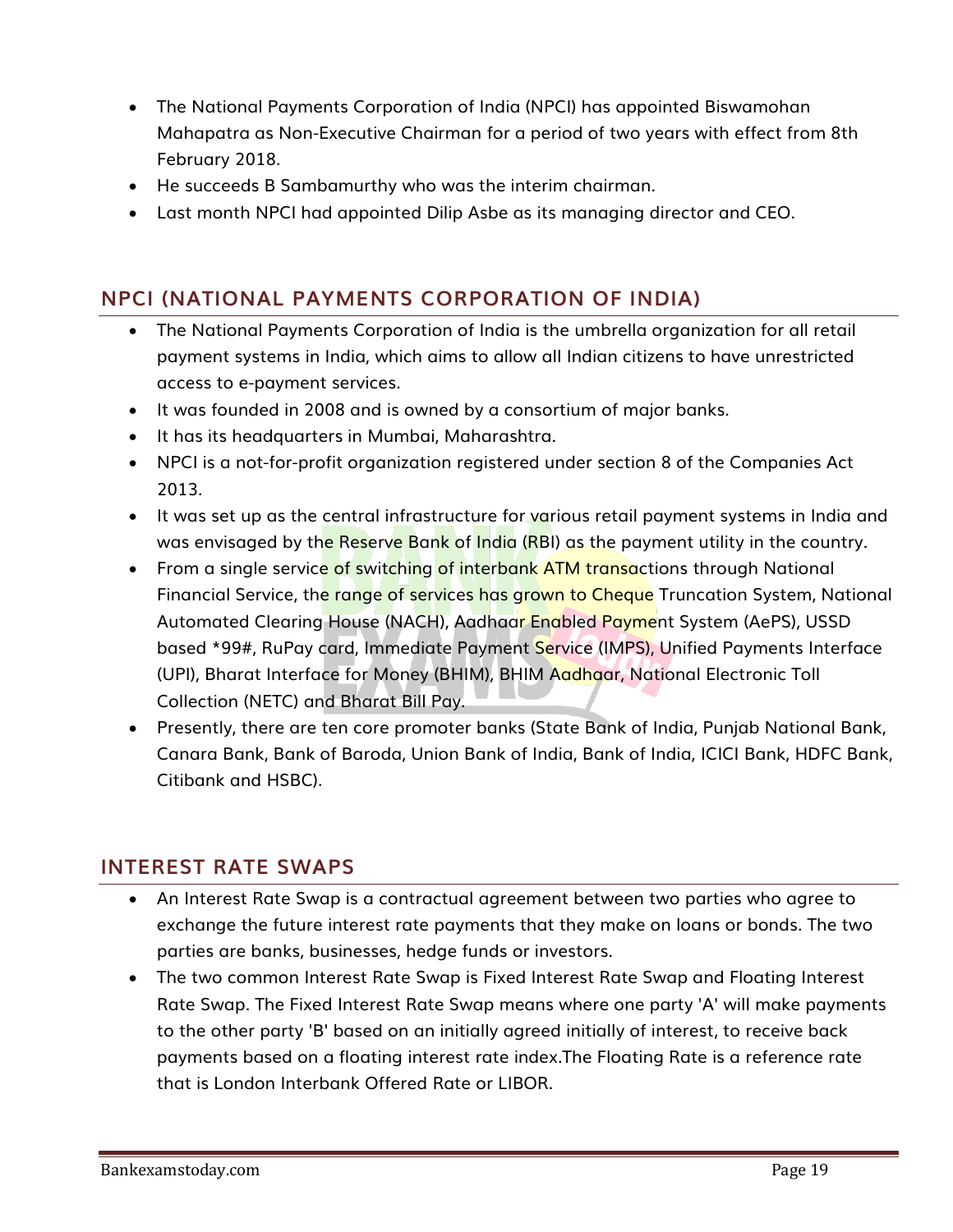#### FOR EXAMPLE

 Shyam owns a \$200000 investment that pays him LIBOR + 1% every month.As LIBOR goes up and down so the payment Shyam receives changes. Now, suppose Gaurav owns a \$200000 investment that pays him 1.5% every month.The payment he receives never changes. Now, Shyam decides that he would rather lock in a constant payment and Gaurav decides that he would rather take a chance on receiving higher payments. So, Shyam and Gaurav agree to enter into an Interest rate Swap contract.

#### ADVANTAGES OF INTEREST-RATE SWAPS:

- An Interest Rate Swap helps companies to hedge against interest rate subjection by minimising the uncertainty of future cash flows.
- An Interest Rate Swap allows companies to revise their debt conditions to take advantage of current or expected future market conditions.
- An Interest Rate Swaps are used as financial tools to lower the amount needed to service a debt.
- Interest Rate Swaps allow companies to take advantage of the global markets more efficiently by bringing together two parties that have an advantage in different markets.
- Interest Rate Swap agreement can reduce uncertainty. If a company has a floating rate loan, they may not know what sort of interest rate payments they will be paying throughout the duration of that loan. The floating rate could increase or decrease and it could devastate the finances of the comapany. In order to annihilate uncertainty,the company could enter into an interest rate swap **agreement** with a bank that allows the company to make fixed payments instead of variable payments.
- An Interest Rate Swap can also minimise the coast of a loan.A company may be able to enter into an interest rate swap that allows it to pay a lower fixed interest rate to a swap trader than it would have had to pay for a fixed interest rate with a lender.
- An Interest Rate Swap has more transparent pricing and has no credit risk since the exchange stands in between the counterparties.
- An Interest Rate Swap obtains a lower cost of funding.
- Swapping allow issuers to re-examine their debt profile so that advantage of current or expected future market conditions can be taken.
- If interest rate decline, Swapping from fixed to floating rate may save the issuer money.
- Interest Rate Swaps are a financial tool that has a perspective to help issuers lower the amount of debt service.

#### HOW TO INVEST IN INTEREST RATES SWAPS?

Interest Rate Swaps has become an prominient tool for many types of investors, as well as corporate treasures,risk managers and banks because they have ample of potential uses.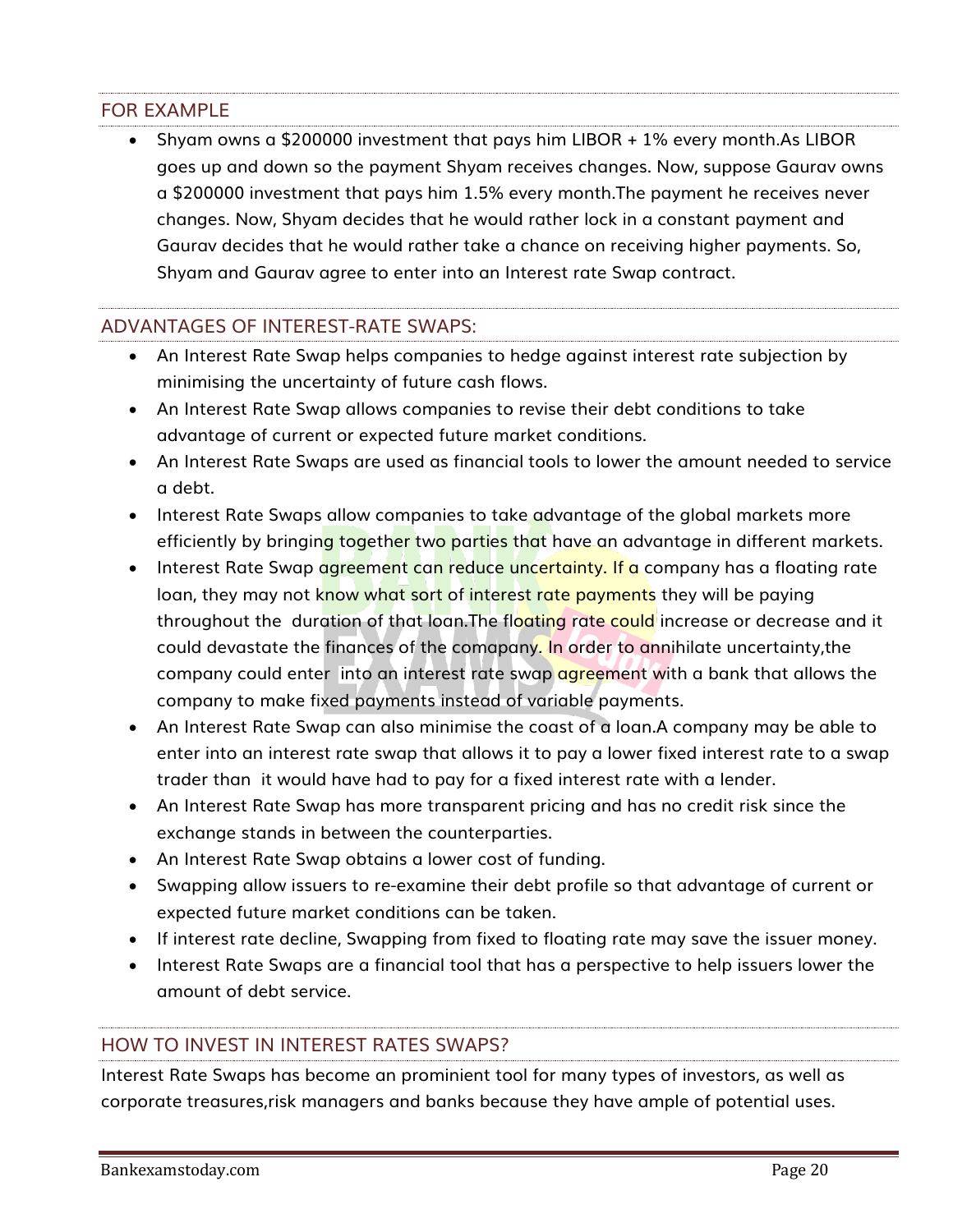- **Portfolio Management**: Through Interest Rate Swaps the portfolio managers can regulate interest rate exposure and counterbalance the risks caused by interest rate volatility.The long-dated interest rate swaps can increase the duration of a portfolio and makes them an effective tool in Liability Driven Investing.
- **Speculation:** The Interest Rate Swaps require a little capital upfront, they give fixedincome traders a way to speculate on movements in interest rates while possibly avoiding the cost of long and short positions in Treasuries.
- **Risk Management:** Banks and financial institutions are involved in a tremendous number of transactions which involve loans, derivatives contracts and other investments.The bulk of fixed and floating interest rate exposures typically cancel each other out, but any remaining interest rate risk can be counterbalance with interest rate swaps.
- **Rate-locks on bond issuance:** When corporations or organizations decide to issue fixedrate bonds, they usually lock in the current interest rate by entering into swap contracts that give the time to go out and find investors for the bonds. Once they actually sell the bonds,they exit the swap contracts.

#### WHAT ARE THE RISKS:

- Interest-Rate Swaps involve two primary risks: Interest rate risk and Credit risk which is also known in the swaps market as counterparty risk. Actual interest rate movements do not always match expectations,swaps need interest-rate risk.A receiver(the counterparty receiving a fixed-rate payment stream) profits if interest rates fall and loses if interest rates rise.Contrary,the payer(the counterparty paying fixed) profits if rates rise and lose if rates fall.
- Swaps are also subject to the counterparty's credit risk, the chance that the other party in the contract will default on its responsibility.This risk has been partially reduced since the financial crises,with a large portion of swap contracts now clearing through central counterparties (CCPs).

# P A RT - B

#### BANKING AND FINANCIAL CURRENT AFFAIRS ONE LINERS:

- <span id="page-20-0"></span>RBI Sets Up Committee Under YH Malegam to Monitor Bad Loans.
- Asian Development Bank And India Sign \$84 Million Loan For Water Supply In Bihar
- Aditya Birla Idea Payments Bank Starts Operations.
- RBI Launches Ombudsman Scheme For NBFCs.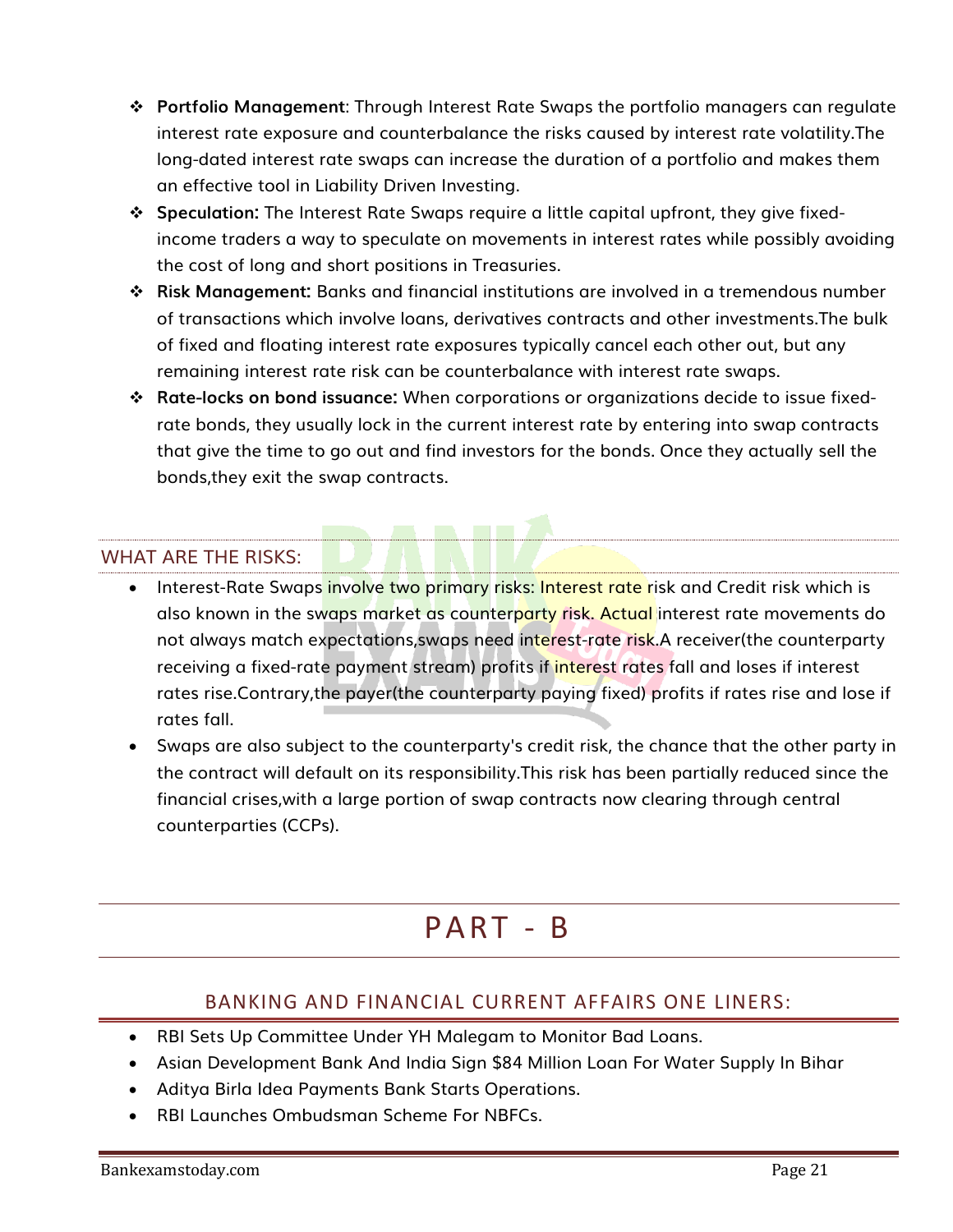- Capital First Gets NHB Nod For Merger With IDFC Bank.
- Fitch Places PNB On 'Rating Watch Negative' With Downgrade Possibility.
- PNB Arm, IFC Tie Up To Raise \$800 Mn For Affordable Housing.
- NABARD Launches Rs 1,918 Crore Area Development Plan For Punjab.
- Manohar Parrikar Presents Rs 17,123-Crore Goa Budget.
- EPFO Cuts Interest Rate To 8.55% For 2017-18.
- UP Budget 2018: UP Government Presents Rs 4.28 Trillion Budget.
- PNB signs Pact with National e-Governance Services.
- Bank of Baroda to Exit South Africa by March-End.
- Government Inks \$100 Million Loan Agreement with NDB for Rajasthan Water Project.
- Yes Bank Lists Country's First \$600m MTN Bond On IndiaINX.
- RBI Rolls Out New Stressed Assets Framework to Tackle Bad Loan Problem.
- RBI Relaxes Priority Sector Lending Rule for Banks.
- SBI Wrote Off Bad Loans Worth Over Rs 20,000 Crore Last Fiscal.
- The Union Minister for Finance and Corporate Affairs, Shri Arun Jaitley launched CriSidEx, India's first sentiment index for micro and small enterprises (MSEs).
- 6th Bi-monthly Monetary Policy Statement released by RBI
- The repo rate was kept unchanged at 6 percent.
- The reverse repo rate under the LAF (liquidity adjustment facility) remains at 5.75 percent, and the marginal standing facility (MSF) rate and the bank rate at 6.25 percent.
- RBI to Set up Ombudsman for NBFCs.
- RBI: Base Rate to be Linked with MCLR.
- IndusInd Bank Launches New Sonic Identity, A Musical Logo.
- Small Finance Banks and Payment Banks to offer Atal Pension Yojana.
- Mr Arun Jaitley launched CriSidEx, India's first sentiment index for micro and small enterprises (MEs) developed jointly by CRISIL & SIDBI.
- Paytm, Alibaba's AGTech Holdings Launch New Mobile Gaming Platform.
- IOB Receives Rs173 Cr Capital Infusion from Government.
- Axis Bank Launches 4th Edition of "Evolve".
- CRISIL Upgrades Outlook On 18 PSBs from Negative to Stable.
- <span id="page-21-0"></span>• SBI Provide credit cards to farmers.

# P A RT C

### 50 IMPORTANT BANKING TERMS FOR INTERVIEW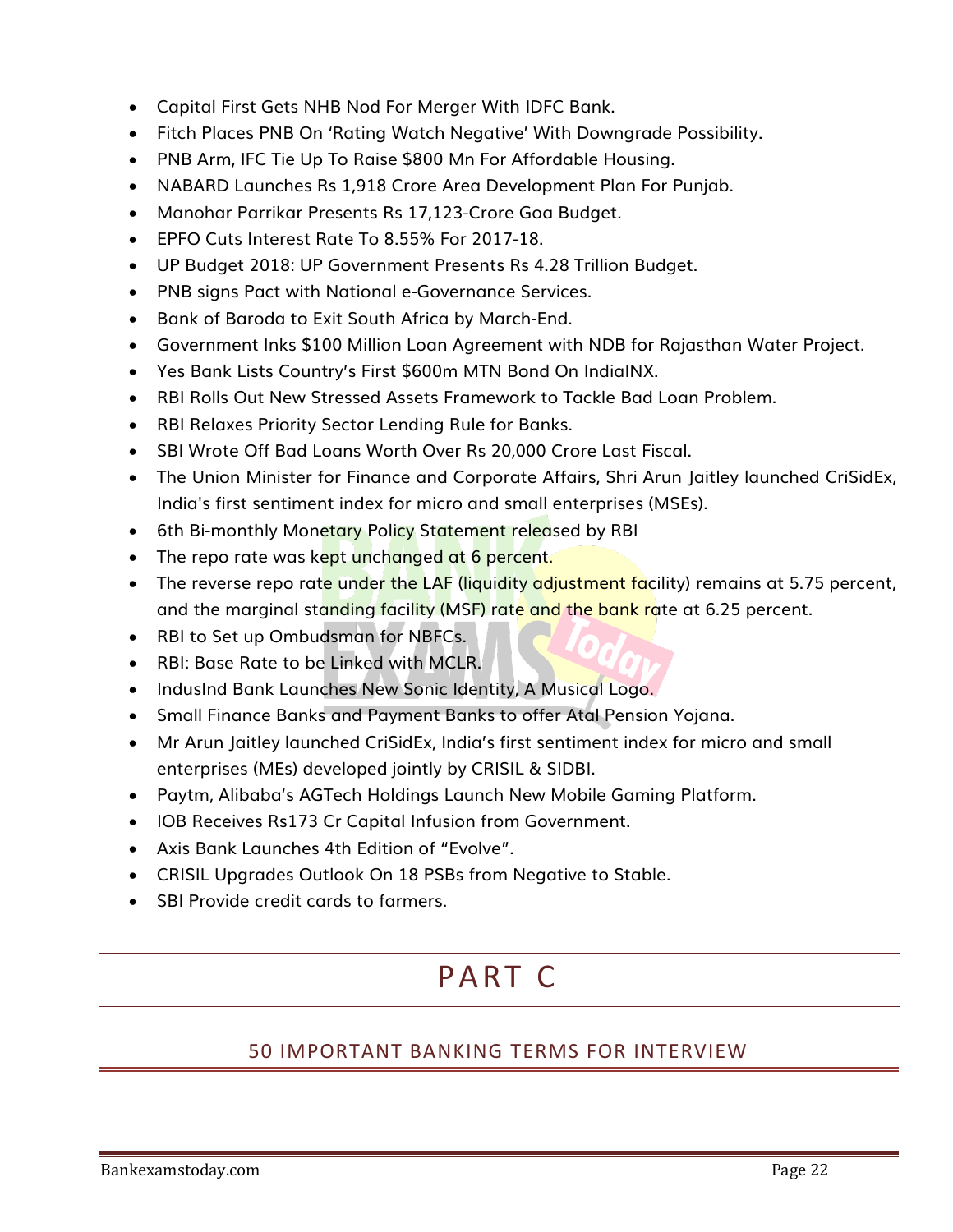### <span id="page-22-0"></span>**1. REPO RATE**

 When RBI provides a loan to the bank for short-term between 1 to 90, RBI takes some interest from the bank which is termed as Repo Rate.

#### <span id="page-22-1"></span>**2. REVERSE REPO RATE**

 When bank deposit it's excess money in RBI then RBI provides some interest to that bank. This interest is known as Reverse Repo Rate.

### <span id="page-22-2"></span>**3. SLR –(STATUTORY LIQUIDITY RATIO)**

 Every bank has to maintain a certain % of their total deposits in the form of (Gold + Cash + bonds + Securities) with themselves at the end of every business days. Current SLR is 20.75%.

### <span id="page-22-3"></span>**4. RETAIL BANKING**

- Retail banking is a type of banking in which direct dealing with the retail customers is done.
- This type of banking is also popularly known as consumer banking or personal banking.
- It is the visible face of banking to the general public.

#### <span id="page-22-4"></span>**5. BITCOIN**

- Bitcoin is a virtual currency/ cryptocurrency and a payment system.
- It can be defined as decentralized means of tracking and assigning wealth or economy, it is a software protocol.
- Bitcoin uses two cryptographic keys, one public (username) and one private (password) are generated.
- 1Bitcoin= 108 Satoshi.

### <span id="page-22-5"></span>**6. CALL MONEY**

 Call/Notice money is the money borrowed on demand for a very short period. When money is lent for a day it is known as Call Money.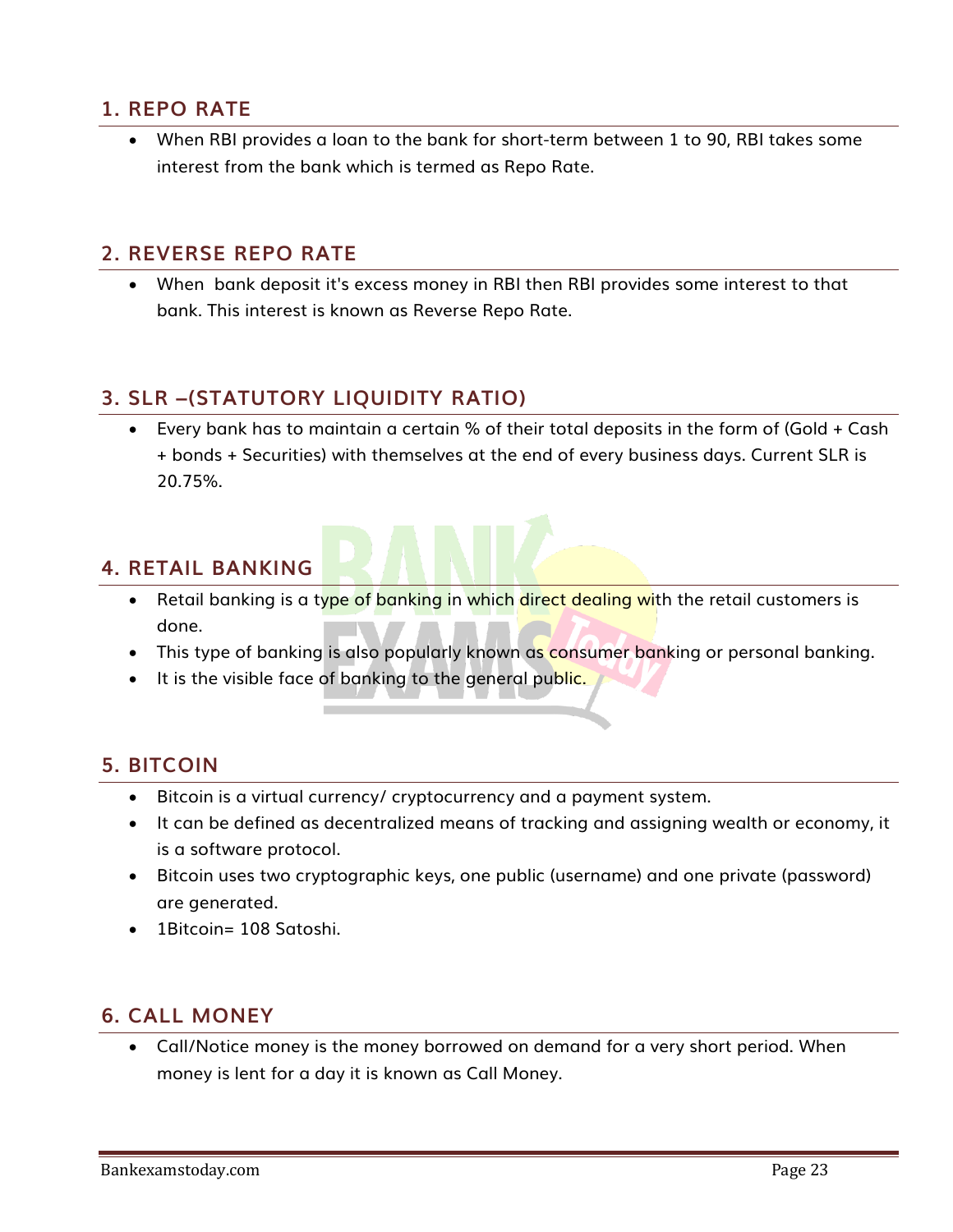## <span id="page-23-0"></span>**7. NOTICE MONEY**

 When the money is borrowed or lent for more than a day up to 14 days it is called Notice Money.

#### <span id="page-23-1"></span>**8. DIFFERENCE BETWEEN CAPITAL MARKET AND MONEY MARKET**

- A capital market is an organised market which provides long-term finance for business.
- Whereas Money market provides short-term finance for business

#### <span id="page-23-2"></span>**9. SCHEDULED BANK**

- Banks which are included in 2nd Schedule of RBI Act 1934 are known as a scheduled commercial bank. These banks should fulfil two conditions:
- Paid up capital and collected funds should not be less than Rs.5 Lacs.
- Any activity of the Bank should not adversely affect the interests of the customers.

#### <span id="page-23-3"></span>**10. NON PERFORMING ASSETS**

- NPA is an asset of a bank which is not producing any income.
- Bank Usually classify as nonperforming assets any commercial loans which are more than 90 days overdue and any consumer loans which are more than 180 days overdue.

#### <span id="page-23-4"></span>**11. MONEY INFLATION**

 Money Inflation is a State in which the Value of Money is Falling and the Prices are rising, over a period of time.

### <span id="page-23-5"></span>**12. NEGATIVE INTEREST RATE**

- When there is less demand for loans the banks park their excess fund with the central bank by which they get an interest.
- Negative interest rate policy (NIRP) means that central banks will deduct money from commercial banks for depositing their money with the central bank. Commercial banks, in turn, will do the same to common people.
- So the end effect is that people will have to pay money to banks to hold their cash.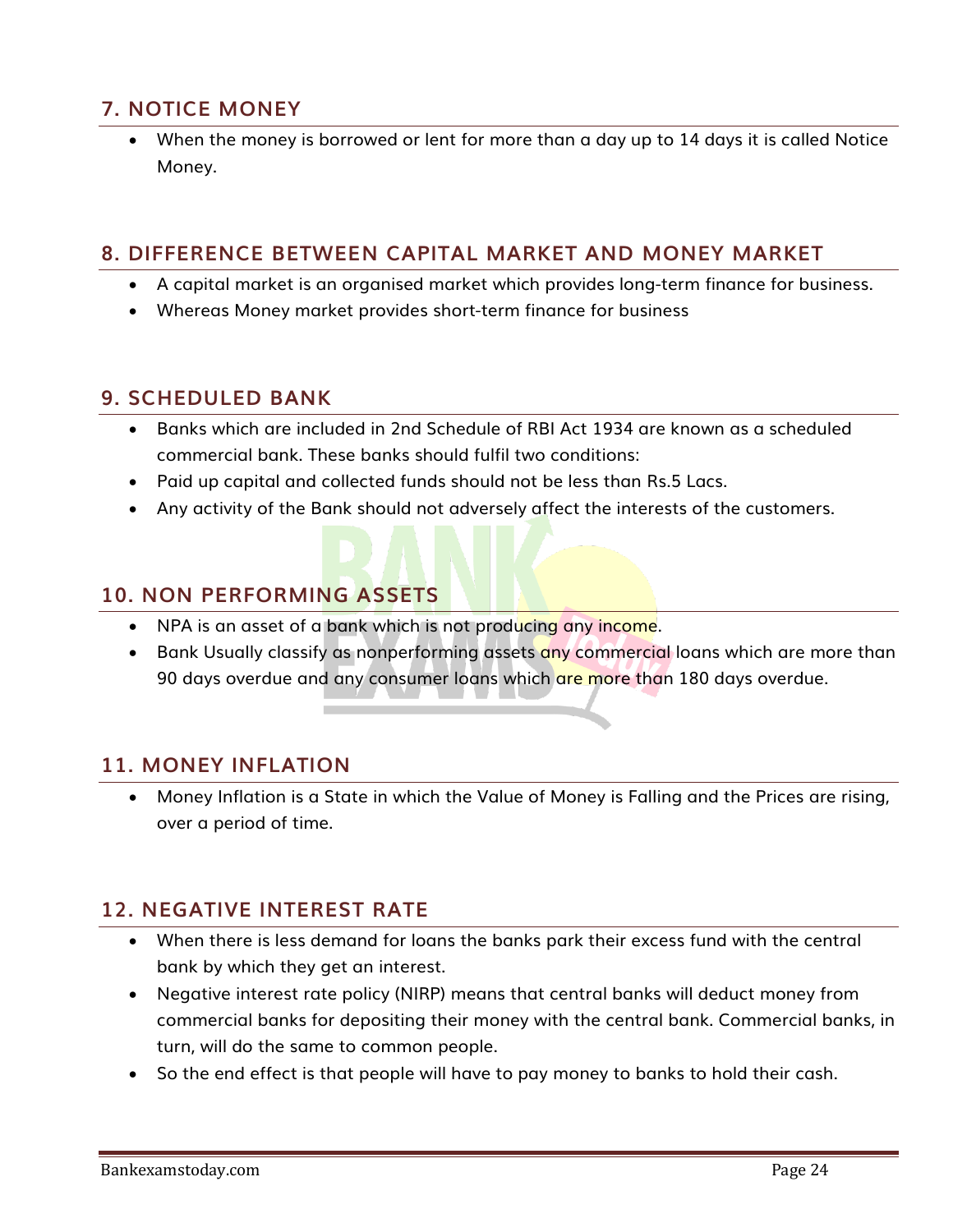## <span id="page-24-0"></span>**13. GREEN BANKING**

- Green banking means promoting environmentally friendly practices and reducing your carbon footprints from your banking activities.
- Green banking aims at improving the operations and technology along with making the clients habits environment-friendly in the banking business.
- It is like normal banking along with the consideration for social as well as environmental factors for protecting the environment.

#### <span id="page-24-1"></span>**14. BLOCKCHAIN SYSTEM**

- These days the transactions in the banking sector are becoming a very tedious task and so as to ensure that this tedious task to be removed, our banking sector is trying to emerge towards blockchain technology.
- To simplify the transactions without the help of any third party in a secure manner is really a great challenge, but to overcome this challenge an anonymous online ledger (collection of financial accounts) which uses the data structure to simplify it is called blockchain technology.

### <span id="page-24-2"></span>**15. BALLOON MORTGAGE**

- A mortgage is a transfer of a right to stable property for the security purpose of a loan amount.
- Balloon mortgages are just for short term and it has fixed rate mortgage.
- In balloon mortgage, a monthly payment is lower because of large payment at the end of a term.
- A balloon payment is for the honest and qualified borrowers who have the good credit history.

## <span id="page-24-3"></span>**16. RETAIL CREDIT OPERATIONS**

 Retail Credit Operations means the sequential process which involves screening, evaluation of risk(s), and ensuring that the bank lends to a creditworthy client from the asset products applications sourced.

### <span id="page-24-4"></span>**17. SKIMMING**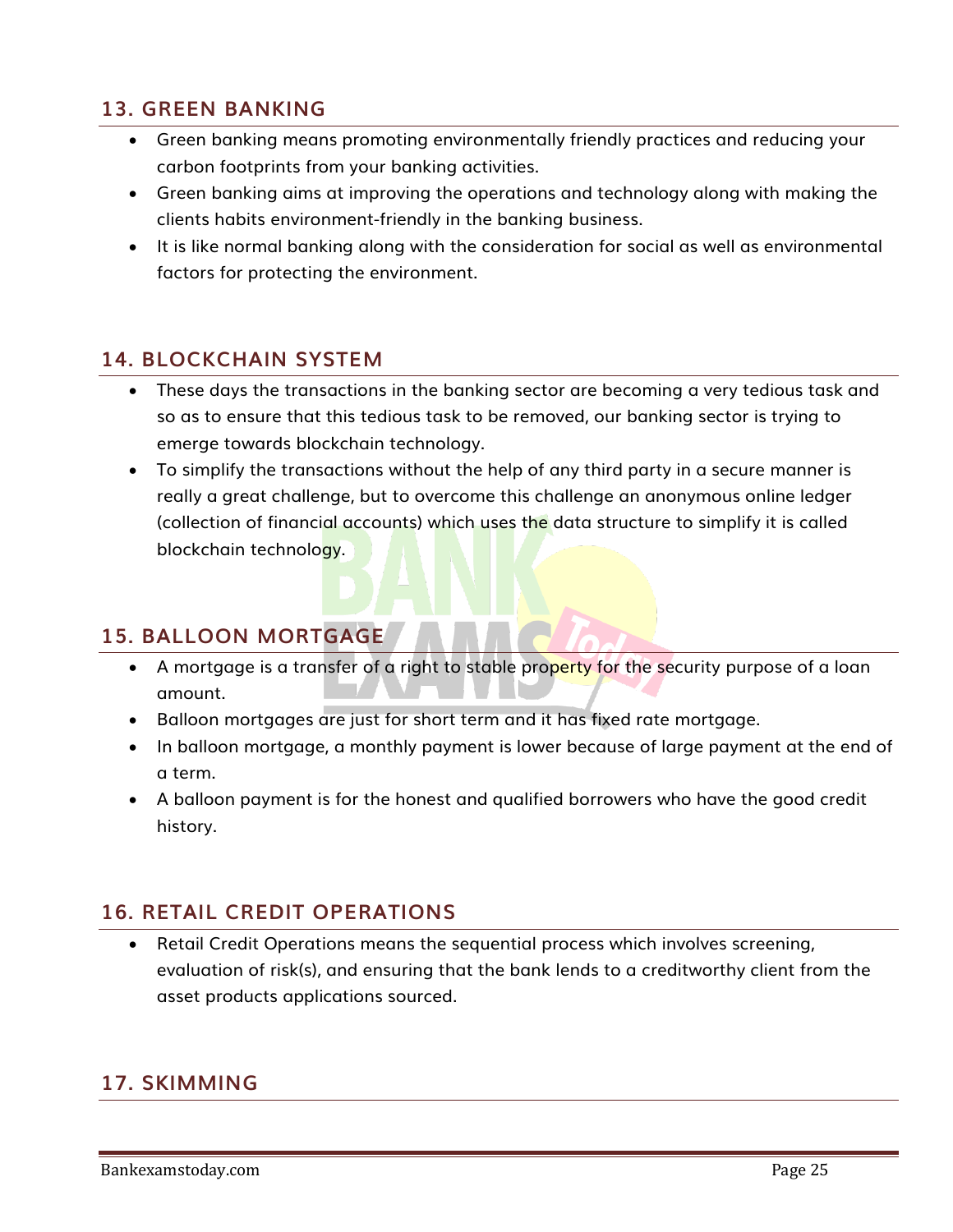- Skimming is a method used by fraudsters to capture customer's personal or account information of credit card.
- Customer's card is swiped through the skimmer and the information contained in the magnetic strip on the card is then read into and stored on the skimmer or an attached computer.
- Skimming is a tactic used predominantly for credit-card fraud, but it is also a tactic that is gaining in popularity among identity thieves.

## <span id="page-25-0"></span>**18. MONEY LAUNDERING**

- Money laundering is a process of conversion of illegal money from various sources to appear to have originated from legitimated (Legal) source.
- The major sources of illegal money are tax evasion, bribe, Smuggling etc.

### <span id="page-25-1"></span>**19. CHEQUE**

• Cheque is an unconditional order addressed to a banker, signed by the person who has deposited money with a banker, requesting him to pay on demand a certain sum of money only to the order of the certain person or to the bearer of the instrument.

#### <span id="page-25-2"></span>**20. DIRECT DEBIT**

- Direct Debit is a financial activity in which one person withdraws funds from another person's bank account.
- It is a facility in which the payee withdraws the amount from the payer's account, the payer has instructed the bank to allow the payee directly withdraw the amount from the account.

### <span id="page-25-3"></span>**21. CASH CREDIT**

 Cash Credit is a proper limit sanctioned by the bank to the borrowing manufacturing/trading unit against the value of the raw materials, semi-finished goods and finished goods including stores.

### <span id="page-25-4"></span>**22. BILL OF EXCHANGE**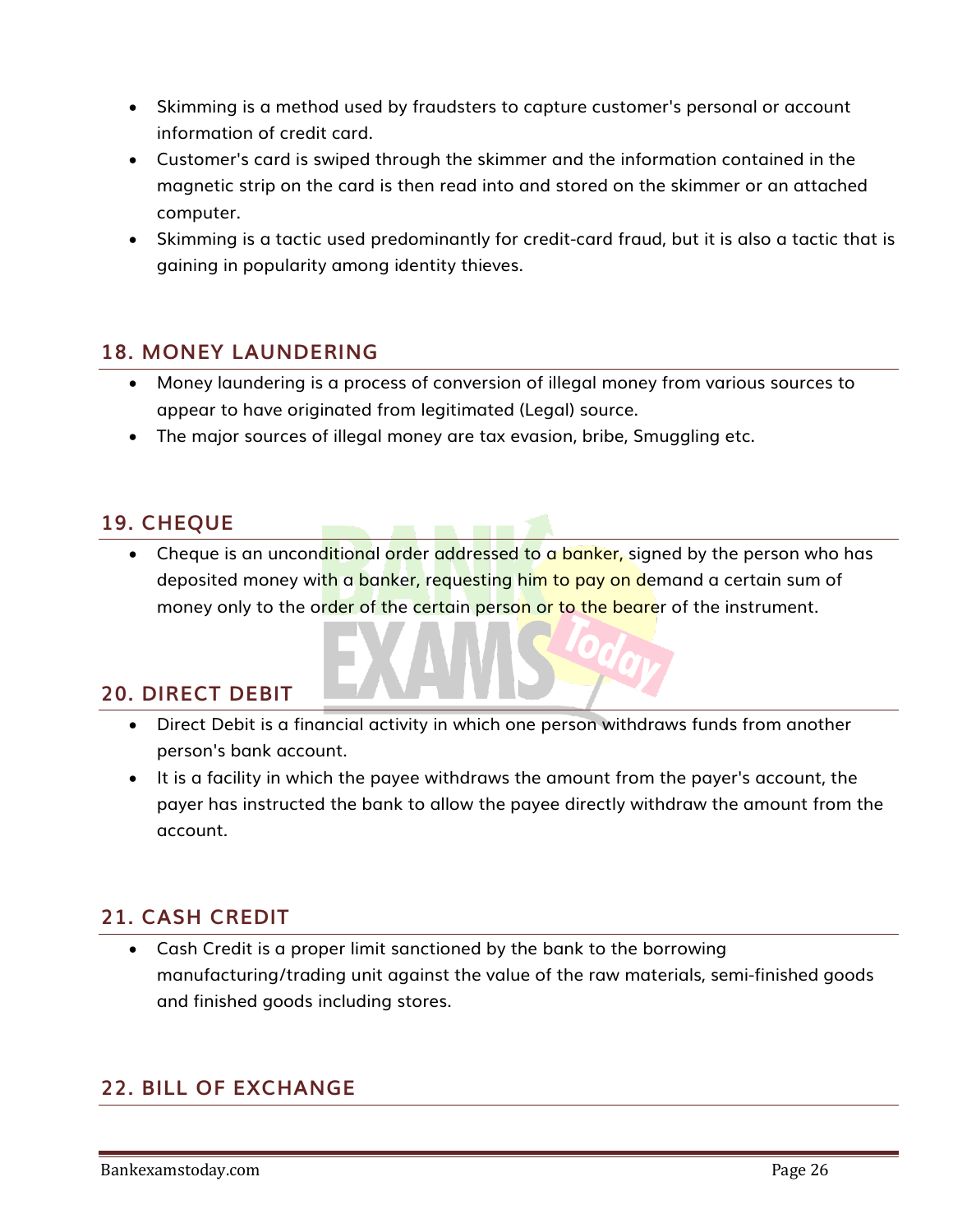- A bill of exchange is a non- interest bearing written order which is used primarily in foreign trade which binds one party to pay a fixed amount of money to another party at a decided future date.
- A bill of exchange is signed by the creditor and accepted by a debtor.

#### <span id="page-26-0"></span>**23. CASH RESERVES RATIO**

- Every bank Maintain certain % of their total deposits with RBI in the form of Cash and Net demand & Time Liabilities.
- Current CRR is 4%. Every Bank has to pay the amount to RBI on every 15 Days.

#### <span id="page-26-1"></span>**24. BANK RATE**

- Bank rate is also termed as "Discount Rate"
- The rate through which RBI charges certain % for providing money to other banks without any security for a Long period of time for 90 Days & Current Bank Rate is 6.75%.

#### <span id="page-26-2"></span>**25. MARGINAL STANDING FACILITY**

- MSF is the rate through which bank can borrow funds for Short time Overnight basis.
- Current MSF is 6.75%.

### <span id="page-26-3"></span>**26. MINIMUM RESERVE SYSTEM OF RBI**

- The current system of the Indian government to issue notes is "Minimum Reserve System".
- Under this policy, the minimum reserves to be maintained in the form of gold and foreign exchange should consist of rupees 200 crores.
- Out this reserve, the value of gold to be maintained is rupees 115 crores.
- This system was introduced in 1956 replacing the proportional reserve system.

### <span id="page-26-4"></span>**27. CLEAN NOTE POLICY OF RBI**

 Lots of people in our country have a bad habit of writing something on the currency note, folding currency note, also somebody staple it which spoils the Note and reduces notes durability.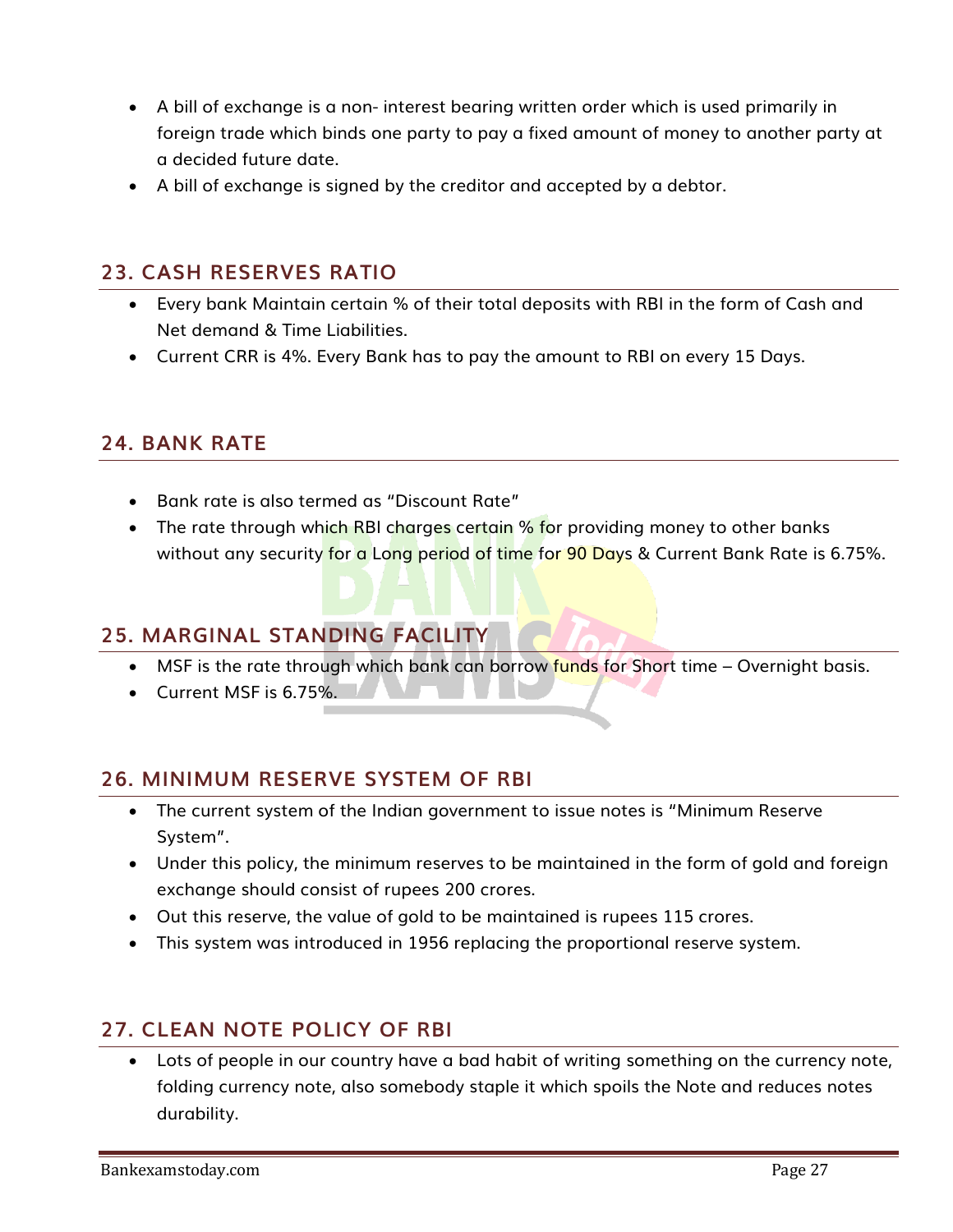- So to avoid such occurrences RBI introduced the Clean Note Policy in 2001 in an order to increase the life of currency notes.
- The main objective of this Clean Note Policy is to provide good quality currency notes and coins to the citizens of our country.

### <span id="page-27-0"></span>**28. CAMELS RATING SYSTEM**

- CAMELS is a rating system developed in the US that is used by supervisory authorities to rate banks and other financial institutions.
- It applies to every bank in the U.S and is also used by various financial institutions outside the U.S.
- Each factor is assigned a weight as follows:
	- o Capital adequacy 20 %
	- o Asset quality 20%
	- o Management 25%
	- o Earnings 15%
	- o Liquidity 10%
	- o Sensitivity 10%

### <span id="page-27-1"></span>**29. MASALA BONDS**

- The bonds listed on the London Stock Exchange (LSE) is termed as Masala Bonds.
- These bonds are offered and settled in US dollar to hike Indian Rupee in International market .
- These bonds help to raise Indian rupees from International investors for infrastructural development in India.
- International Financial Corporation (IFC) converts bond from dollars into rupees and uses the rupees to finance private sector investment in India.

## <span id="page-27-2"></span>**30. CORE BANKING SOLUTIONS**

- Core Banking Solution (CBS) is networking of branches, which enables customers to operate their accounts, and avail banking services from any branch of the Bank on CBS network, regardless of where he maintains his account.
- The customer is no more the customer of a Branch.
- He becomes the Bank's Customer.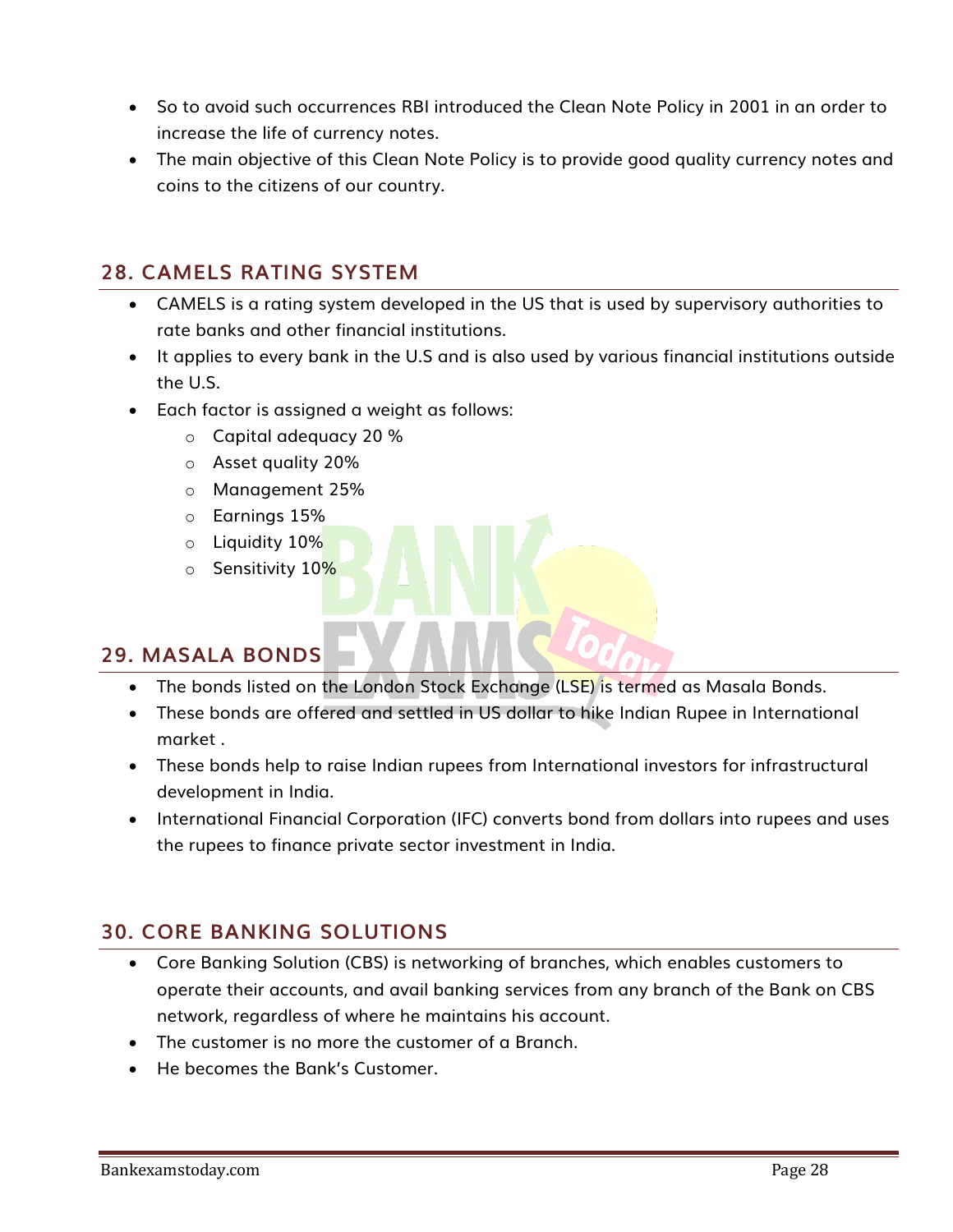## <span id="page-28-0"></span>**31. UNIFIED PAYMENT INTERFACE**

- This interface will integrate the entire payment systems in India.
- It uses a single application Programme interface with a series of Application Programme interface (API'S).
- The mobile devices are the primary object for all the payments.

### <span id="page-28-1"></span>**32. MICRO ATM S**

- Micro ATMs are not any special type of ATMs
- It is the advanced version of Point of Sale (PoS) having an additional feature of Biometric scanning.
- It is also known as a mini version of ATMs.
- These machines are connected with the GPRS (General Packet Radio Service) mobile internet and it uses Core Banking Solution (CBS) platform to perform the different types of services.

#### <span id="page-28-2"></span>**33. LETTER OF CREDIT**

- The letter of credit is one of the negotiable instrument.
- It is given by the bank, that guarantee's buyer's payment to the seller shall be received on time along with the proposed amount to be paid.
- In this instinct, if the buyer is unable to make the agreed payment to the seller, then the bank will cover the full or remaining amount of purchase.

#### <span id="page-28-3"></span>**34. BANCASSURANCE**

- Bancassurance is the concept of selling insurance products of insurance companies by banks.
- The bank acts as an agent and promotes Banca (bancassurance) products under section 6(1)(o) of the Banking Regulation Act, 1949.
- It was originated in Europe in the 1980s and was successful.
- The bancassurance business model is a globally accepted profitable business.

#### <span id="page-28-4"></span>**35. BANKING OMBUDSMEN**

Banking Ombudsman is a senior official appointed by RBI.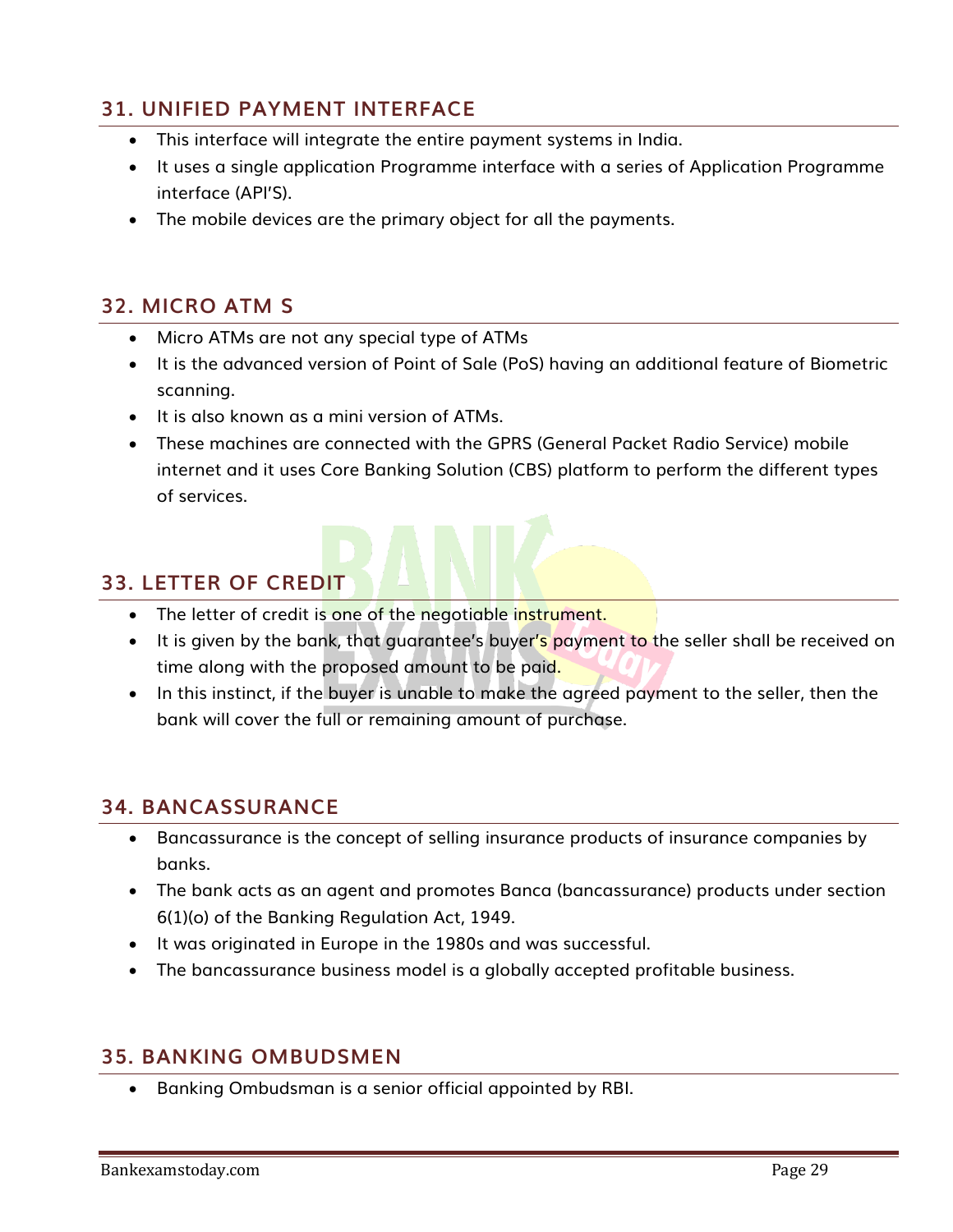- He handles and redresses customer complaints against deficiency in certain banking services.
- The Banking Ombudsman Scheme was introduced under Section 35 A of the Banking Regulation Act, 1949 by RBI with effect from 1995.

#### <span id="page-29-0"></span>**36. THE BALANCE OF TRADE**

- The difference of the country's exports and the value of its imports are known as the Balance of Trade.
- It normally incorporates trade in services unless mentioned as the balance of merchandise trade.
- It includes earnings (interest, dividends, etc.) on financial assets.

#### <span id="page-29-1"></span>**37. A BALANCE OF PAYMENTS**

- A list that states a country's transactions with other countries for a certain time period (generally 1 year).
- Payments into the country (receipts) are entered as positive numbers, called credits.
- Payments out of the country (payments) are entered as negative numbers called debts.
- A single number summarises the country's international transactions: the balance of payments surplus.

#### <span id="page-29-2"></span>**38. NOSTRO ACCOUNT**

A NOSTRO account is one which is maintained by an Indian Bank in the foreign countries.

#### <span id="page-29-3"></span>**39. VOSTRO ACCOUNT**

 A VOSTRO account is one which is maintained in India by a foreign bank with their corresponding bank.

#### <span id="page-29-4"></span>**40. LIBOR**

- The full form of LIBOR is London Interbank Offered Rate.
- It is the interest rate at which funds are borrowed by banks in marketable size, from other banks in the London interbank market.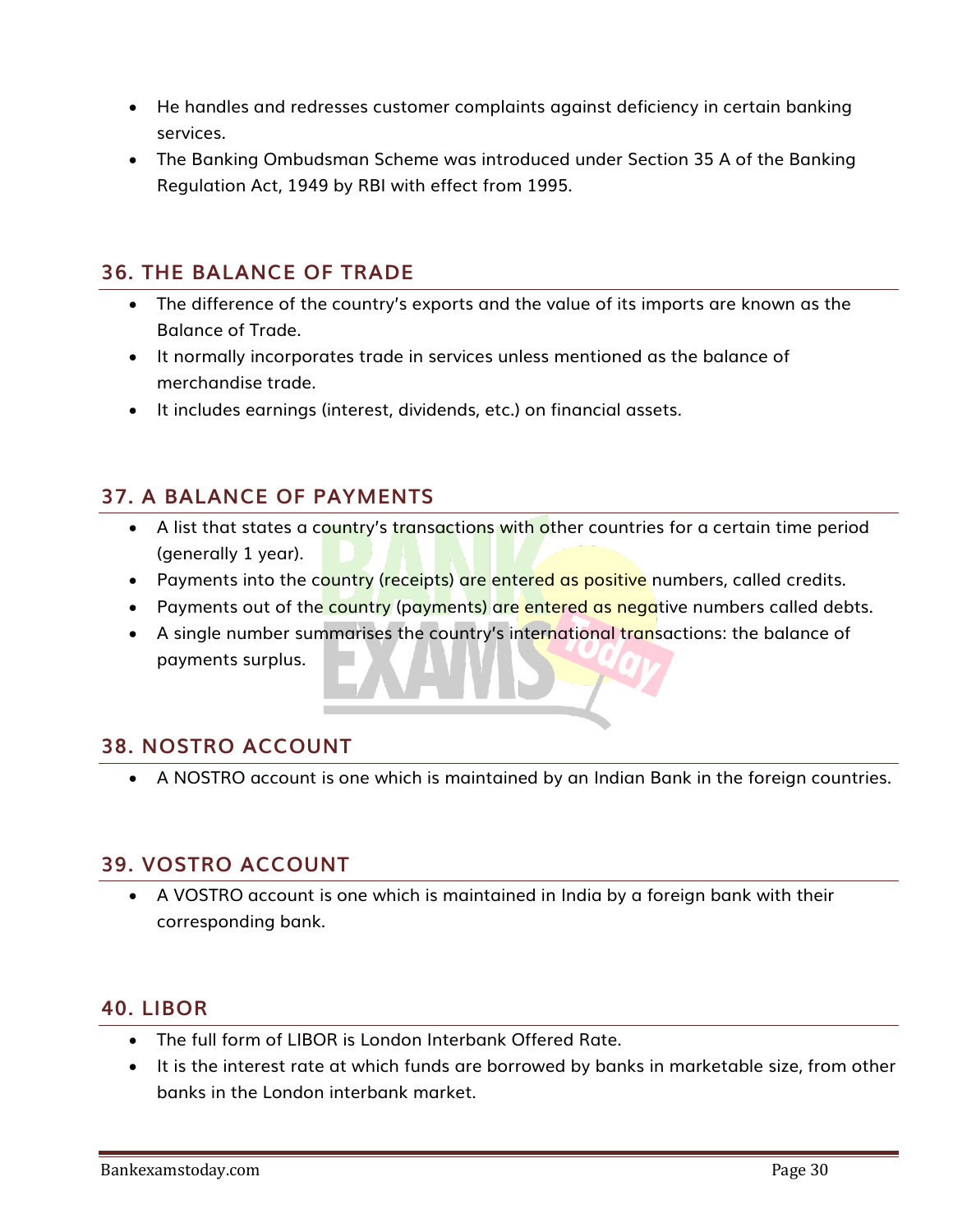### <span id="page-30-0"></span>**41. MIBOR**

- The full form of MIBOR is Mumbai Interbank Offered Rate.
- It is the interest rate at which funds are borrowed by banks in marketable size, from other banks in the Mumbai interbank market.

### <span id="page-30-1"></span>**42. CASA ACCOUNT**

- CASA stands for Current Account Savings Account.
- The CASA ratio displays the value of deposits maintained in a bank in the form of current and savings account deposits in the total deposit.
- A higher CASA ratio means the better operating efficiency of the bank.

### <span id="page-30-2"></span>**43. RAFA ACCOUNT**

- RAFA stands for Recurring Deposit Account Fixed Deposit Account.
- The RAFA ratio shows how much deposit a bank has in the form of Recurring and fixed deposits.

### <span id="page-30-3"></span>**44. DEMAT ACCOUNT**

- The full form of Demat Account is Dematerialized account.
- This is a type of bank account for citizens in India so that they can trade in stocks or debentures which are listed in the stock market.
- Just as a savings account contains money saved, a demat account has stocks saved.

#### <span id="page-30-4"></span>**45. LEGAL TENDER**

- As per provisions of coinage Act 1996, bank notes, currency notes and coins (Re. 1 and above) are legal tender for the unlimited amount.
- The subsidiary coins (below Re. 1) are legal tenders for the sum not exceeding Re 1.
- Issue of 1, 2 and 3 paisa coins discontinued wef Sep 16, 1981.

#### <span id="page-30-5"></span>**46. CURRENCY CHEST**

 Currency chests are operated by the Reserve Bank of India (RBI) so that they can provide good quality currency notes to the public.